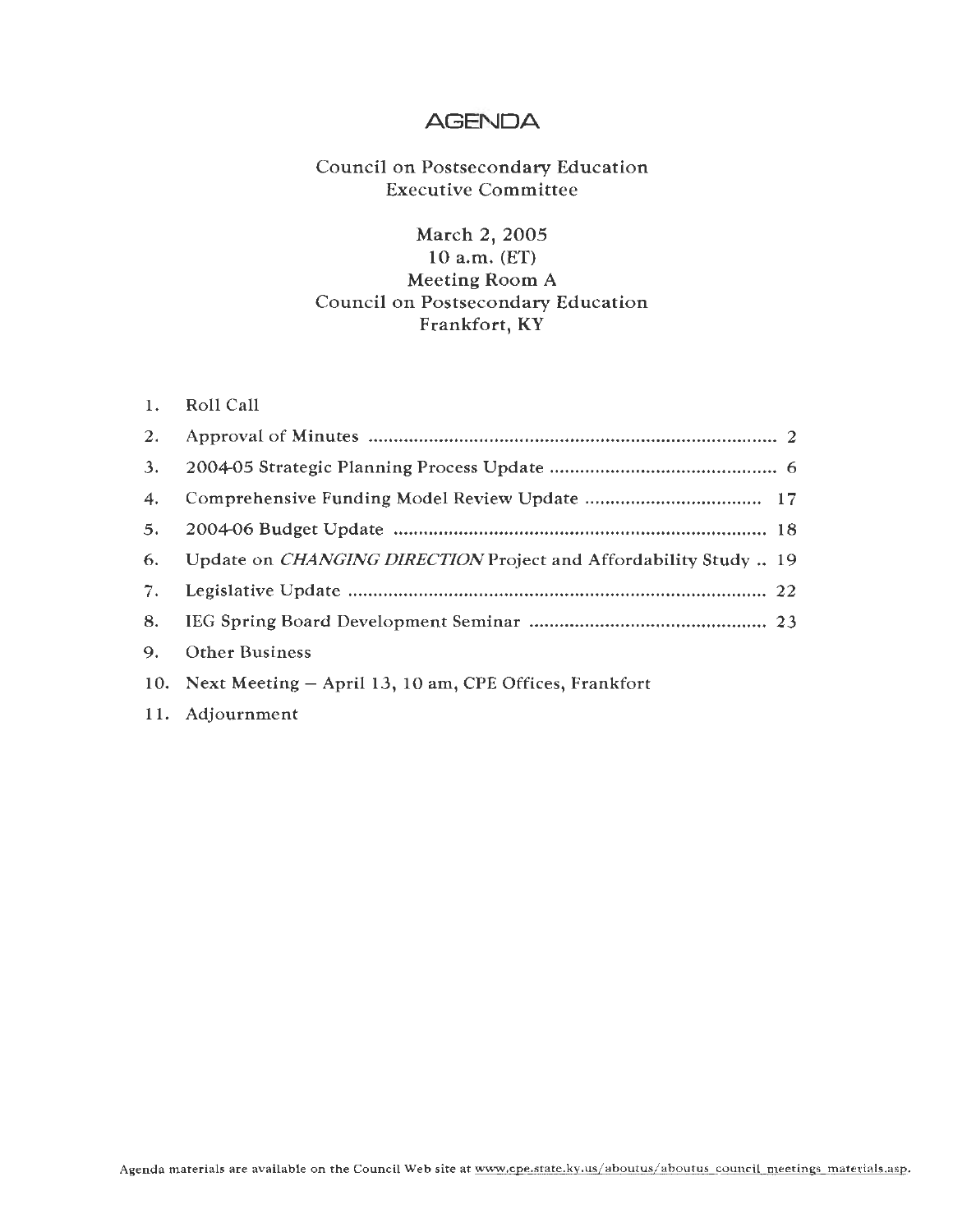#### **MINUTES**  Council on Postsecondary Education **Executive** Committee **January 12, 2005**

|                                                                  | The Executive Committee of the Council on Postsecondary<br>Education met January 12, 2005, at 11 a.m. at the Council offices<br>in Frankfort. Interim Chair Ron Greenberg presided.                                                                                                                                                                                                                                                                                                                                                |
|------------------------------------------------------------------|------------------------------------------------------------------------------------------------------------------------------------------------------------------------------------------------------------------------------------------------------------------------------------------------------------------------------------------------------------------------------------------------------------------------------------------------------------------------------------------------------------------------------------|
| <b>ROLL CALL</b>                                                 | The following committee members were present: Peggy<br>Bertelsman, Richard Freed, Ron Greenberg, and Joan Taylor. Dan<br>Flanagan, a new appointment to the Council, also attended.                                                                                                                                                                                                                                                                                                                                                |
| <b>APPROVAL OF</b><br><b>MINUTES</b>                             | The minutes of the November 7, 2004, Executive Committee<br>meeting were approved as distributed.                                                                                                                                                                                                                                                                                                                                                                                                                                  |
| 2004-05<br><b>STRATEGIC</b><br><b>PLANNING</b><br><b>PROCESS</b> | Sue Hodges Moore, Council executive vice president, gave an<br>update on the 2004-05 strategic planning process. She said that<br>the staff is seeking the advice of the Executive Committee as it<br>moves through the final phases of the statewide public agenda-<br>setting process and into the development of campus/Council<br>action plans, mission parameters, and key indicators of progress.<br>A schematic was distributed showing the relationship between the<br>various elements of the strategic planning package. |
|                                                                  | The draft statewide public agenda reflects what was learned from<br>the data analysis and heard from citizens and constituent groups<br>across the state about the challenges facing Kentucky and its<br>regions and what the postsecondary system can do to help address<br>them. The staff plans to widely distribute the draft (by hard copy<br>and Web access) for review and comment through the end of<br>February. In addition, the staff is meeting with various                                                           |

February. In addition, the staff is meeting with various constituent groups and organizations over the next two months to get feedback on the public agenda. The timeline calls for the Council to discuss the draft at its January 31 meeting and take action at the March meeting.

Dr. Moore said that at the November 2004 Council meeting, the Council members expressed sentiment for keeping the questions to five as the system's "brand." The framework for the draft public agenda is in keeping with that suggestion, and the document is so named, *Postsecondary Education and Kentucky's Future: The Five Questions We All Must Answer.* The five questions have been refined to move the issue of college affordability front and center and the two questions on student enrollment and progression have been combined into one question focusing squarely on the need for more certificates and degree holders in Kentucky. These refined five questions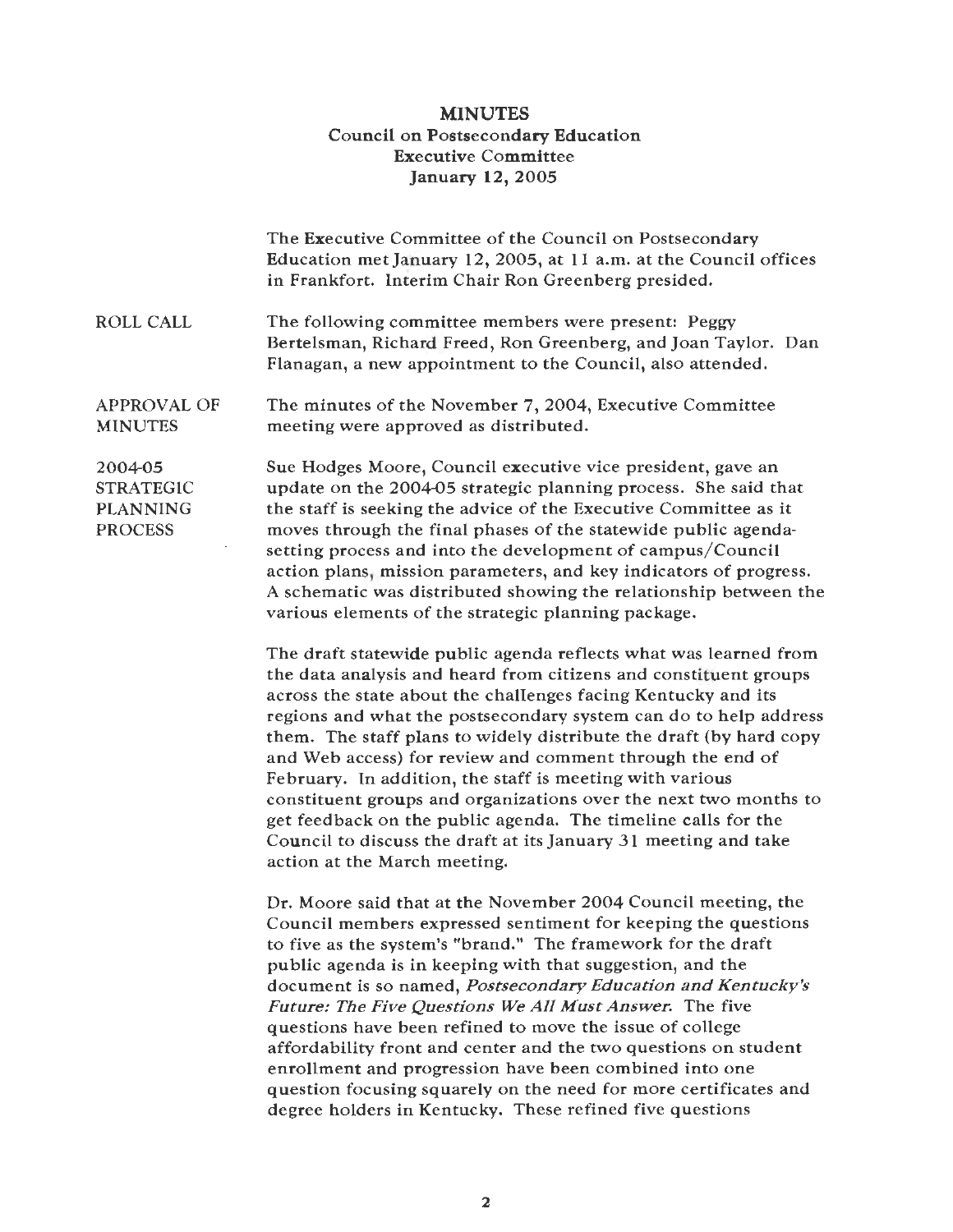represent the new public agenda that will guide the work of Kentucky's postsecondary education system into the second half of this decade:

- 1. Are more Kentuckians ready for postsecondary education?
- 2. Is Kentucky postsecondary education affordable for its citizens?
- 3. Do more Kentuckians have certificates and degrees?
- 4. Are graduates prepared for life and work in Kentucky?
- 5. Are Kentucky's communities and economy benefiting?

Each of the public universities, the Kentucky Community and Technical College System, the Association of Independent Kentucky Colleges and Universities, and the Council (including Kentucky Adult Education and the Kentucky Virtual University and Library) will draft an action plan to be implemented over the next four years. These plans will respond to the five questions outlined in the public agenda, to specific regional issues, and to the goals of House Bill 1. Each campus action plan for the public institutions will include three components: 1) mission parameters - broad guidelines within which the institution's individual mission statement must fit, 2) priorities for action  $-$  the institution's highest priority initiatives and activities over the period 2005 to 2010, and 3) key indicators that monitor institutional progress in implementing the public agenda and HB 1 goals. The development of the action plans will commence once the Council approves guidelines in March.

Statewide key indicators will be a part of the public agenda. The Council staff will work with the institutions throughout the spring of 2005 to develop the systemwide indicators as well as a set of key indicators for each institution for 2005 through 2010. A number of indicators will be common across all institutions, such as enrollment, retention, and degrees awarded. Some indicators will apply only to institutions within a particular sector (research, comprehensive, KCTCS). Each institution will have an opportunity to select two or three additional indicators specific to its mission and HB 1 from a menu of options. These additional indicators will become part of the universe of key indicators the Council tracks. The calendar for developing the statewide indicators will go through May and the institutional indicators **will** go through July. The goal-setting process for each indicator will take place after July.

The Council staff will visit each campus during January, February, and March for discussions with the president and others about the development of the campus action plans. The timeline calls for Council approval of the entire set of action plans in July. Between March and July, the Council will develop its action plan with the assistance of the staff.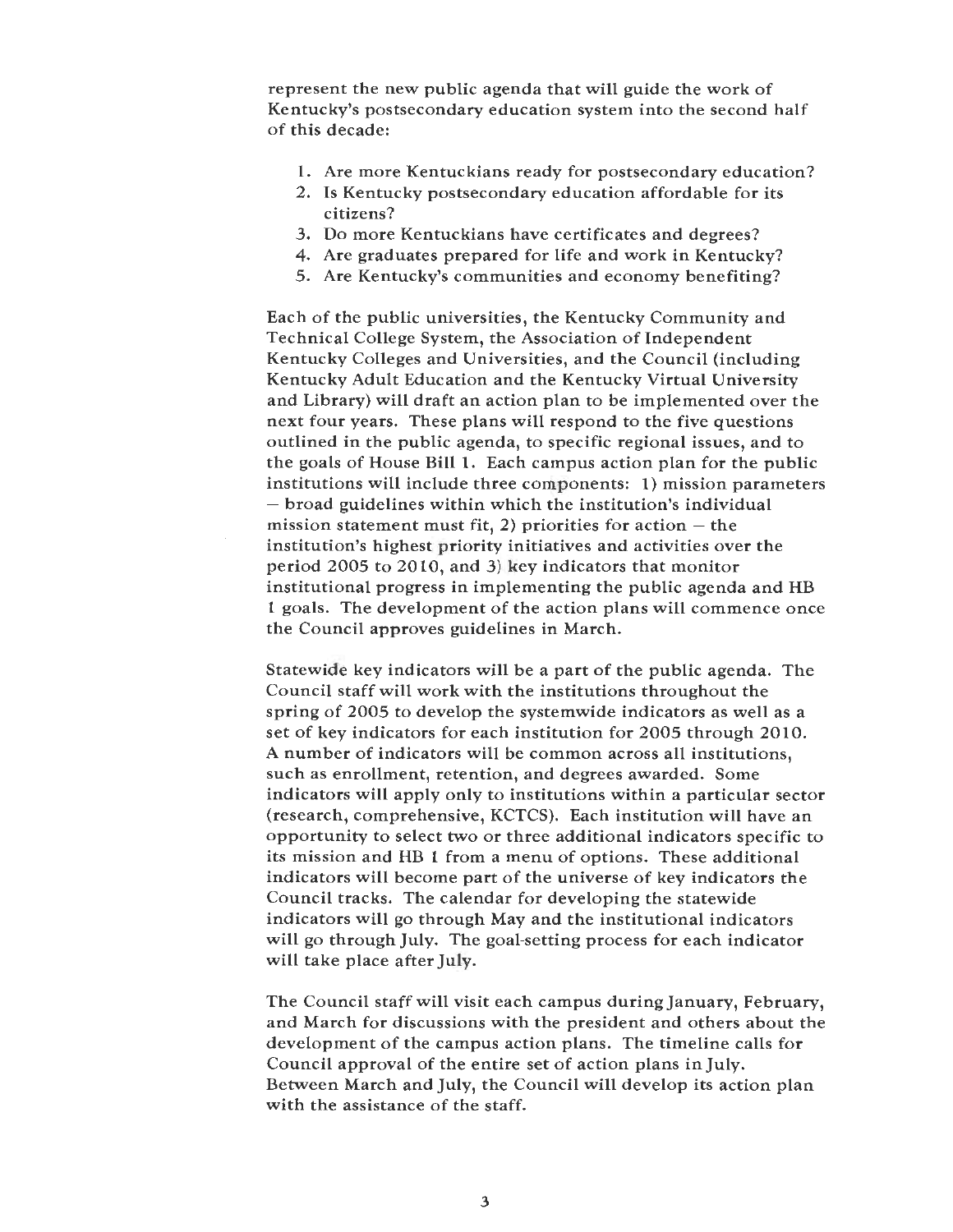Mr. Greenberg asked staff to request copies of the minutes of institutional board meetings to ensure that active internal discussions are taking place regarding the development of the campus action plans. Dr. Moore said that these conversations should begin with the release of the public agenda in March and when guidelines are set, also in March, for the development of mission parameters. Substantive conversations also would take place this summer when the institutions are reviewing their respective mission statements.

COMPREHENSIVE FUNDING REVIEW PROGRESS REPORT Dr. Layzell said that the staff is seeking advice from the Executive Committee on two recommendations it will take to the Council for consideration at the January 31 meeting: 1) preliminary benchmark selection model and 2) funding distribution methodology. The staff also will ask the Council to reaffirm the 2004-06 budget recommendation approved in November 2003.

> Sandy Woodley, Council vice president for finance, reviewed the timeline outlining the action and discussion items that will be taken to the Council leading up to consideration of the 2006-08 budget recommendations in November 2005.

Since 1999 a benchmark model has been the basis for determining adequate base funding for the institutions. The staff recommends that this model be retained but improved to facilitate greater institutional mission differentiation. Each institution will have 19 peer institutions on its funding list. During the next two months, the Council staff will continue a process of model testing to determine if any additional revisions are needed. If necessary, the staff will present minor model revisions to the Council in March. Institutions will be given the opportunity to request and publicly justify substitutions within certain predetermined criteria regarding similarity constraints. All requests for substitutions will be discussed in an open hearing prior to the Council's final approval of benchmarks in May. The process of benchmark selection will be repeated every four years.

The Council first approved the Funding Distribution Methodology in November 2003 to address uncertainty regarding the distribution of funds when less than the Council's full recommended funding is available or when budget reductions are necessary. Several issues promoted a review of the methodology. The Council will consider the proposal that addresses these issues in March. If approved in March, the Council staff will recommend that the methodology be effective immediately.

Mr. Greenberg suggested that the Council consider adopting this model for the next four years and, at the same time, begin a parallel exploration of a new funding model. Then the Council would be better prepared to make better use of funds four or five years down the road.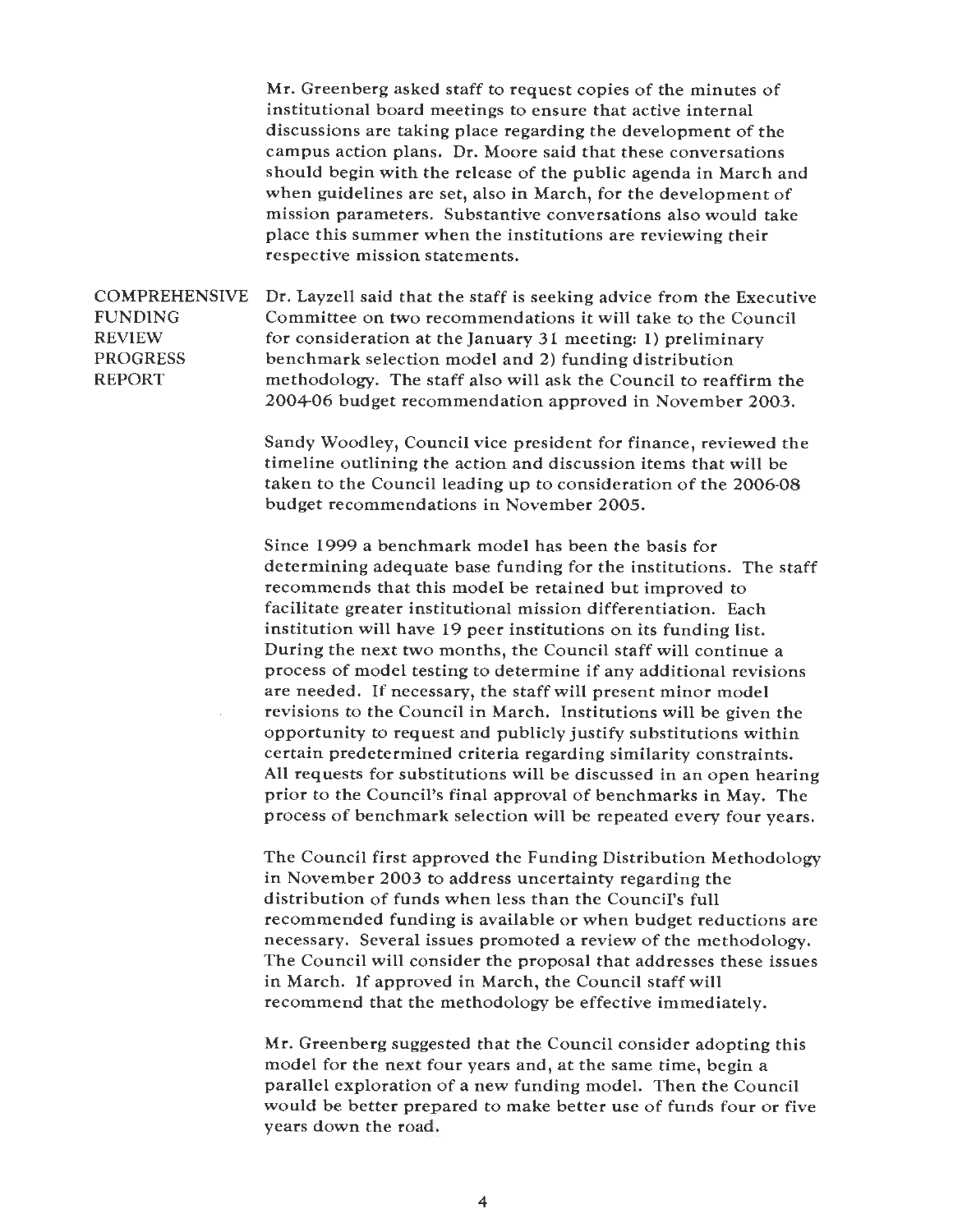2005 LEGISLATIVE SESSION

Lee Nimocks with the Council staff reported on the 2005 legislative session. She said that former Council member Ken Winters was chosen chair of the Senate Education Committee. She said that the budget situation is uncertain. The Governor is expected to roll out his comprehensive proposal during his State of the Commonwealth address February 2. The Council's budget staff has been working closely with the Governor's Office and the staff of the Legislative Research Commission to discuss the budget request and to remind them of the request the Council made in November 2003. A bill tracking chart was provided listing bills pertaining to postsecondary education. She said that the Inter-Alumni Council will host a legislative reception on the evening of February 16.

- NEXT MEETING The next meeting of the Executive Committee is March 2 at 10 a.m. at the Council offices in Frankfort.
- ADJOURNMENT The meeting adjourned at 12:35 p.m.

Thomas D. Layzell President

Phyllis L. Bailey

Associate, Executive Relations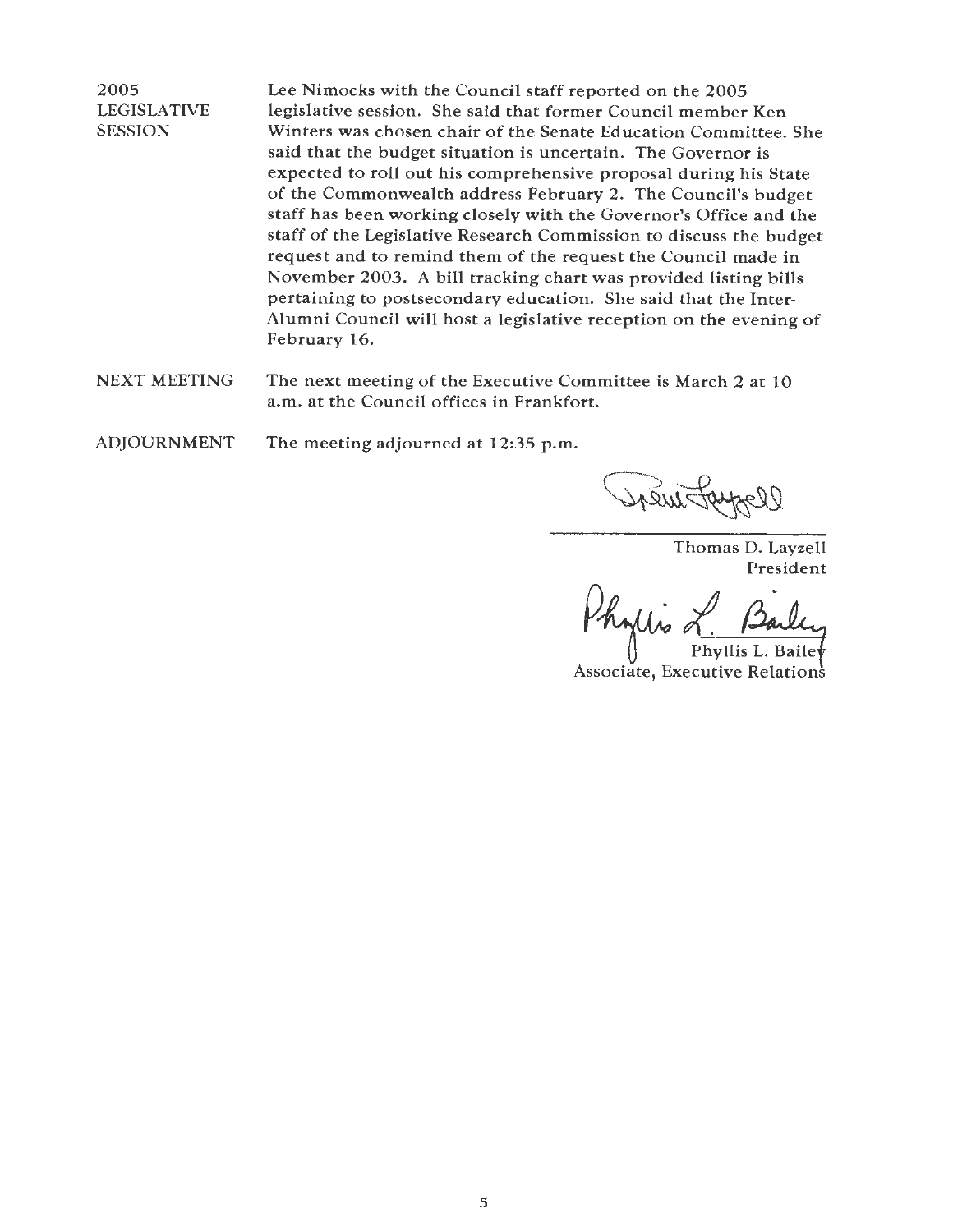### Council on Postsecondary Education Executive Committee Meeting March 2, 2005

# 2004-05 Strategic Planning Process Update

The staff continues to seek comment on the field review draft of the public agenda, which was distributed in mid-January. Approximately 30 individuals have submitted comments via e-mail and mail. In addition, Tom Layzell and Sue Hodges Moore have met with the following individuals and groups:

- 
- Virginia Fox, Secretary, Education Cabinet Leadership<br>
lim Holsinger, Secretary, Cabinet for Committee on Equal Opportunities
- Jim Holsinger, Secretary, Cabinet for Committee on Equal Opportunities
- Brad Cowgill, State Budget Director Joe McCo<br>• Legislative Leadership · members
- 
- Legislative Leadership<br>• Interim Joint Committee on Education
- Legislative Research Commission staff Education Executive Board
- Ewell Balltrip, Center for Rural<br>Development Development • Chief Budget Officers
- 
- Inter-Alumni Council
- Governor Ernie Fletcher Coalition of Senate and Faculty<br>Virginia Fox, Secretary, Education Cabinet Leadership
	-
	-
	- Kentucky Board of Education<br>Joe McCormick and KHEAA board
- Interim Joint Committee on Education Ky Association of Adult and Continuing<br>• Legislative Research Commission staff **Education Executive Board** 
	-
	-
- Prichard Committee The Sentucky Press Association

By March 2, the staff also will have met with the leadership of the eight public universities and KCTCS to solicit their feedback and ideas on the draft public agenda, the draft campus action plan guidelines, mission parameter development, and the process for revising the key indicators of progress.

The staff will report on both sets of conversations at the Executive Committee meeting.

Additional meetings with constituent groups are scheduled over the next two weeks. A full report, along with a revised public agenda and proposed campus action plan guidelines, will be provided to the Council for consideration at its March 21 meeting. The most recent draft of the campus action plan guidelines (including a detailed timeline) is attached for discussion with the Executive Committee.

A Key Indicators Advisory Group was formed to work with the Council staff as it develops an accountability program for tracking systemwide and institutional progress in advancing the public agenda and House Bill 1 goals. Attachment 4 lists the membership of this group. The group held its first meeting February 15 to discuss its charge and plan of work. The staff plans to seek the advice of the Seamlessness and Workforce/Economic Development Policy Groups on key indicators at their March 21 meetings. The timeline in Attachment 1 outlines the key indicator development process and schedule in detail.

Staff preparation by Sue Hodges Moore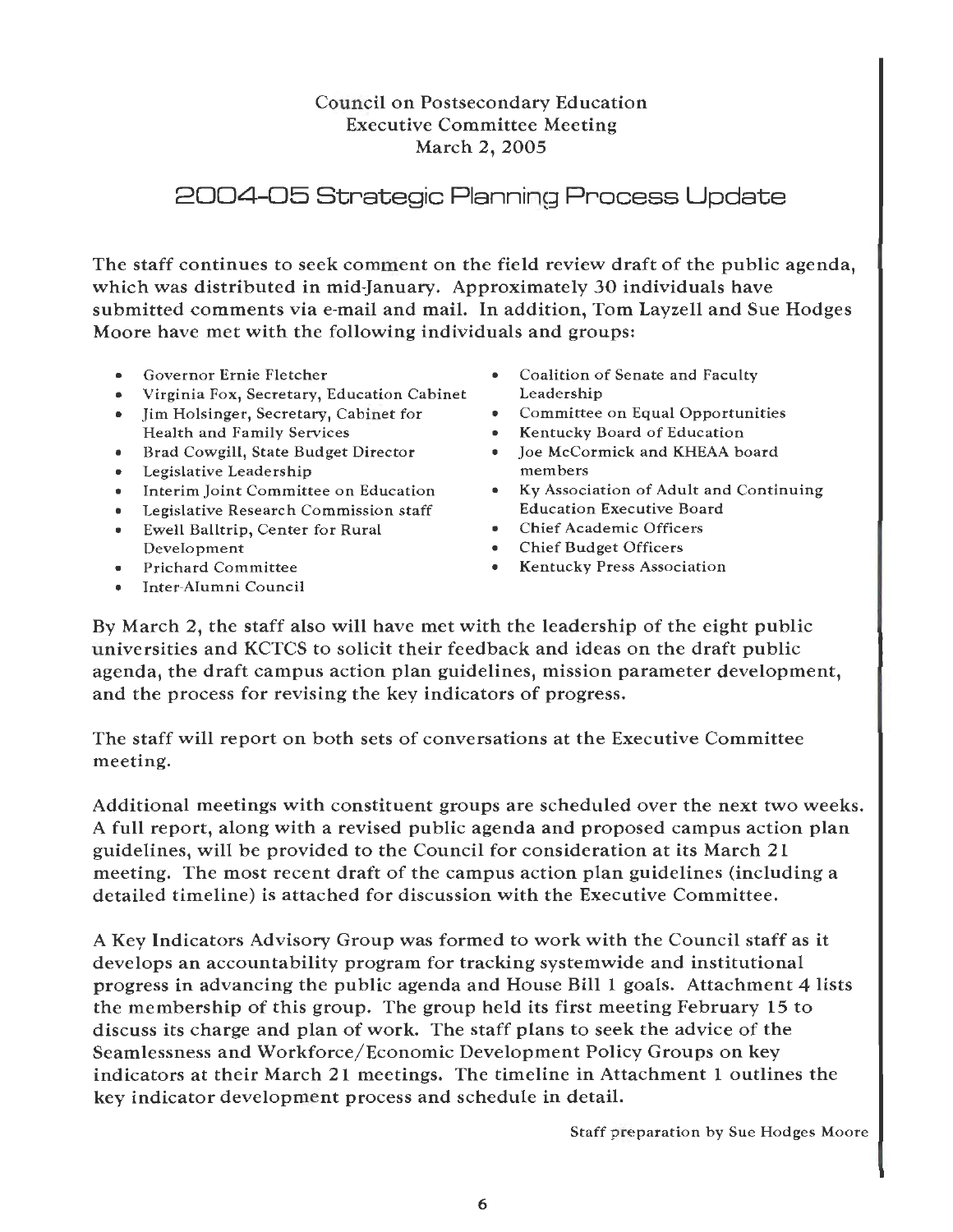Draft for Discussion CPE Executive Committee 3-2-05

# **2004-05 Strategic Planning Process Campus Action Plan Guidelines and Template**

### **Introduction**

This will be a "boilerplate" statement prepared by the Council staff explaining that the campus action plan responds to the public agenda, House Bill l goal, institutional mission, and regional priorities and satisfies the requirement in HB l for a strategic implementation plan. The action plan covers the period 2005-2010 and will be reviewed each biennium, as statute requires.

### **House Bill 1 Goal**

The institution's mission-specific HB1 goal will be listed here, i.e., goal two (UK), three (UofL), four (comprehensives), or five (KCTCS).

#### **Mission Parameters**

Statute KRS 164.020 requires the Council to have a statewide strategic agenda and to review, revise, and approve the missions of the state's universities and the KCTCS. Statute KRS 164.350 requires boards of regents and trustees to review their institutional missions to ensure consistency with the statewide strategic agenda.

The Council staff will work with the chief academic officers and the presidents throughout the spring to develop mission parameters for each of the public postsecondary institutions in Kentucky that:

- **l)** Are consistent with House Bill **l** goals and other relevant statutes.
- 2) Recognize each institution's distinctive role in the system.
- 3) Identify common elements of similar institutions.
- 4) Collectively address the needs of the Commonwealth as articulated in the public agenda for Kentucky's postsecondary education system.

The Council has established five categories of mission parameters:

I. Program characteristics - Parameters within this category define the institution's relative emphasis on instructional programs by level (i.e., certificate, diploma, undergraduate degree, graduate degree, and first-professional programs) and identify program areas of special emphasis (e.g., biological and health sciences,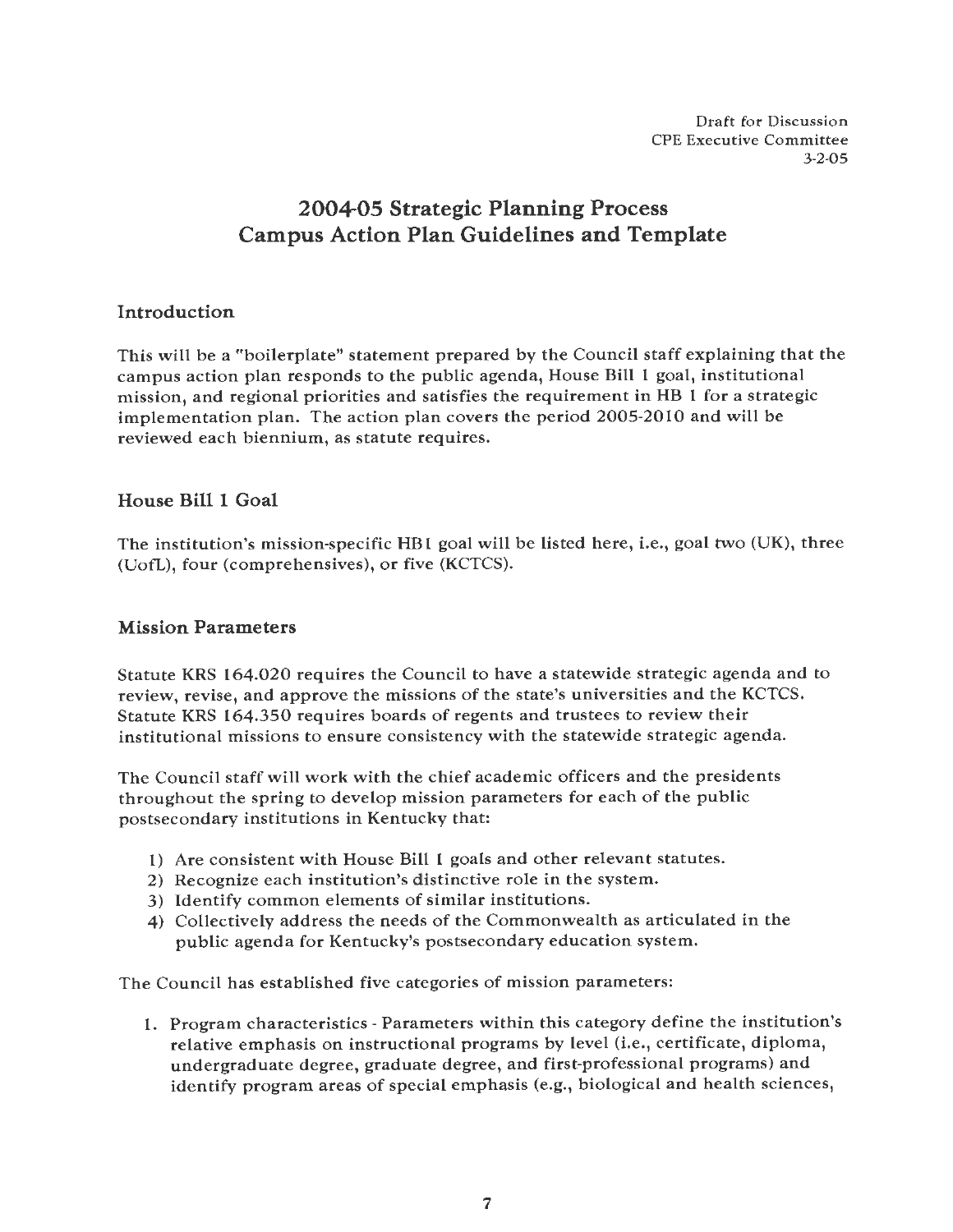workforce development, distance learning and other alternative delivery programs, developmental education).

- 2. Student characteristics· Parameters within this category describe the general characteristics of the students to be served by the institution (e.g., level of academic preparation, age, socioeconomic status, residency, and working status).
- 3. Geographic service area· Description of the primary region served by the institution's instructional, research, and service programs and initiatives.
- 4. Research· Parameters within this category identify the institution's research role.
- 5. Stewardship responsibilities Parameters in this category identify the institution's responsibilities in meeting the educational, economic, and community development needs of the region served by the institution.

Attachment **1** includes the timeline and process of mission parameter development. Attachment 2 is a sample template. It is expected that the parameters for an individual institution will be no longer than one page in length. Once approved by the Council in July 2005, the parameters will be incorporated into each institution's campus action plan for publication.

#### **Priorities for Action**

This section lists the institution's highest priority initiatives and activities over the period 2005 to 2010 that respond to each of the five questions.

*Question 1: Are more Kentuckians ready for postsecondary education? Question 2: ls Kentucky postsecondary education affordable for its citizens? Question 3: Do more Kentuckians have certificates and degrees? Question 4: Are graduates prepared for life and work in Kentucky? Question 5: Are Kentucky's communities and economy benefiting?* 

In selecting its priorities for action, the institution first should review carefully the •tsuccesses," •tchallenges," and ''desired results" outlined under each question in the public agenda, *Postsecondary Education and Kentucky's Future: The Five Questions We All Must Answer.* Next, the institution should consider the needs and challenges of those it serves, the summaries of the regional forums, the Council's annual accountability report, current strengths and weaknesses as reflected in the institution's own strategic plan, and other campus data. (To view the draft public agenda and regional forum summaries, go to http://cpe.ky.gov/publicagenda/.)

As it develops this section, the institution should keep in mind the guiding principles in the public agenda: work together, be good stewards, close the gaps, and be accountable.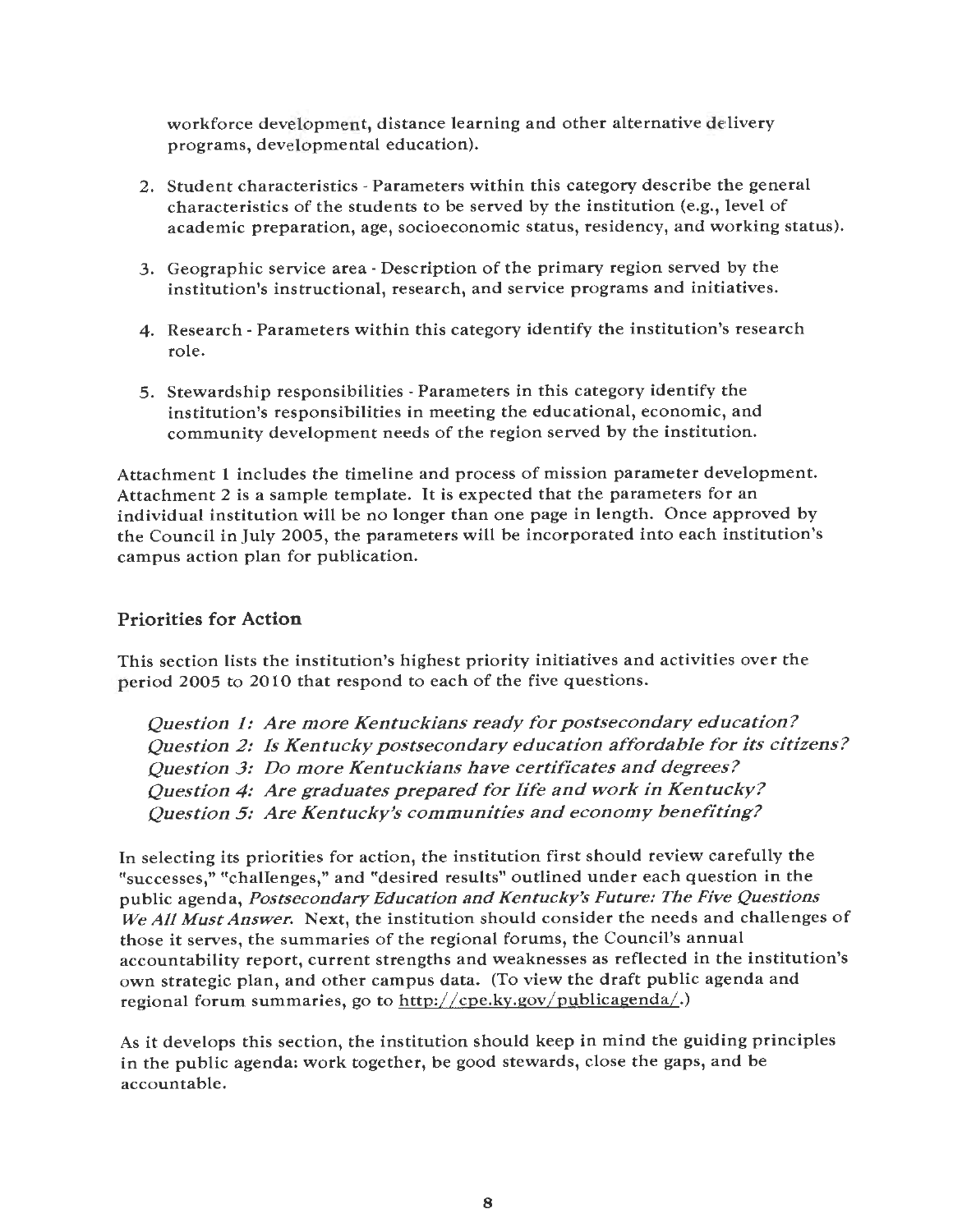Priorities for action should be substantial and achievable. Since institutional key indicator goals for the accountability system will provide the specific quantifiable metrics for measuring progress toward achievement of the public agenda and action plans, it is not necessary to include quantifiable goals in the Priorities for Action section of the campus action plan. Each campus action plan should have no more than 30 total Priorities for Action.

Attachment 3 is a template organized around the five questions that should be used in developing the Priorities for Action.

### **Key Indicators** of **Progress**

This section will list the indicators that the Council will use to monitor the institution's contribution to the advancement of the public agenda and pertinent House Bill 1 goals. (For state-level indicators, refer to the public agenda document.)

A number of indicators will be common across all institutions (e.g., enrollment, retention, credentials awarded). Some indicators will apply only to institutions within a particular sector (i.e., research, comprehensive, KCTCS). And each institution will have an opportunity to select from a menu of options one to three additional indicators specific to its mission and HB I goal (e.g., TheCenter or NSF ranking for UK). Discussions are also underway to link performance on one or more institutional indicators to the benchmark funding model.

The Council staff will work with the institutions throughout the spring of 2005 to develop the institutional key indicators for 2005 through 2010 (see Attachment 1 for the timeline). Attachment 4 lists the members of the Key Indicators Advisory Group coordinating this effort. The individual responsible for coordinating the development of the institution's Priorities for Action is encouraged to work closely with the institution's representative on this advisory group.

Once approved by the Council at its July 2005 meeting, key indicators will be incorporated into each institution's campus action plan for publication.

### Benchmark Institutions

This section will list the final set of benchmark institutions to be approved by the Council at its May 2005 meeting. These benchmarks will provide a basis for determining adequate base funding levels for Kentucky's public institutions as well as provide useful information for institutional key indicator goal-setting.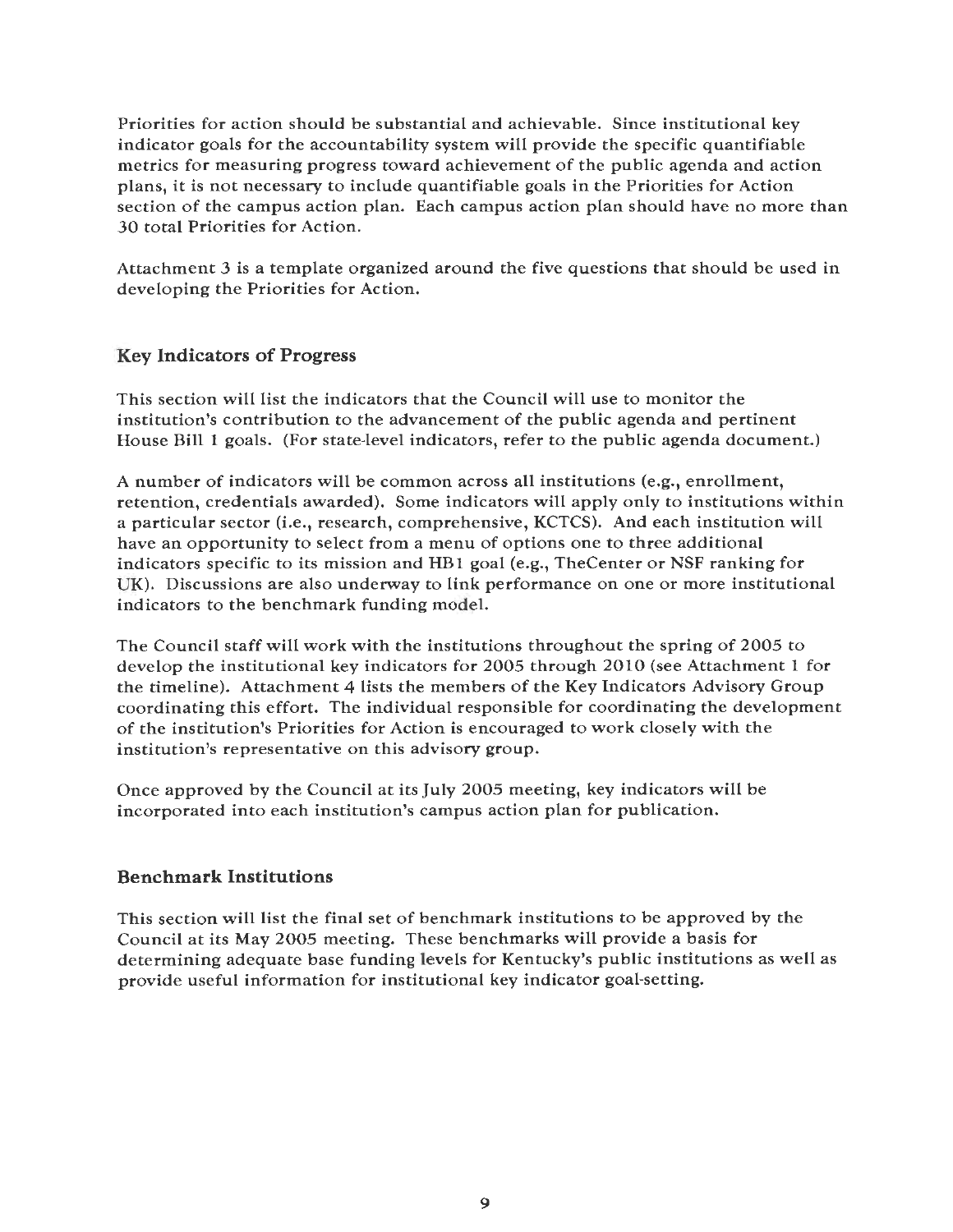### **2004-05 Strategic Planning Process Campus Action Plan Development**

| <b>Dates</b>  | <b>Activity</b>                                          | <b>Comments</b>                                                                                                                                             |
|---------------|----------------------------------------------------------|-------------------------------------------------------------------------------------------------------------------------------------------------------------|
| January-March | Campus-based<br>meetings                                 | • Discuss draft campus action plan guidelines (mission<br>parameter guidelines and process for developing<br>statewide and institutional key indicators)    |
| January 31    | <b>CPE</b> meeting                                       | · Discuss draft campus action plan guidelines (mission<br>parameter guidelines)                                                                             |
| February 15   | Key Indicator<br><b>Advisory Group</b><br>meeting (KIAG) | . Initial meeting of group to discuss charge and plan of<br>work                                                                                            |
| February 28   | <b>Presidents meeting</b>                                | · Discuss draft campus action plan guidelines (mission<br>parameter guidelines)                                                                             |
| March 2       | <b>Executive Committee</b><br>meeting                    | · Discuss draft campus action plan guidelines (mission<br>parameter guidelines)                                                                             |
| March 3       | <b>KIAG</b> meeting                                      | <b>Discuss Question 3 indicators</b>                                                                                                                        |
| March 9       | CPE meeting mailout                                      | · Include draft campus action plan guidelines (mission<br>parameter guidelines)<br>• Include KIAG progress report                                           |
| March 15      | <b>KIAG</b> meeting                                      | • Discuss Question 5 indicators                                                                                                                             |
| March 21      | <b>CPE</b> meeting                                       | • Approve campus action plan guidelines<br>Staff discuss key indicator development with<br>Seamlessness and Workforce/Economic Development<br>policy groups |
| March 21      | <b>Chief Academic</b><br>Officers meeting                | • Discuss 1 <sup>*</sup> working drafts of mission parameters for each<br>institution                                                                       |
| March 30      | <b>KIAG</b> meeting                                      | • Discuss Question 1 and 4 indicators                                                                                                                       |
| April 6       | <b>Presidents meeting</b>                                | · Discuss mission parameter issues<br>• Update on development of key indicators (statewide and<br>institutional)                                            |
| April 13      | <b>Executive Committee</b><br>meeting                    | • Update on campus action plan development (mission<br>parameters and process for developing statewide and<br>institutional key indicators)                 |
| April 19      | <b>KIAG</b> meeting                                      | • Discuss Question 2 indicators                                                                                                                             |
| April 25      |                                                          | • 1 <sup>ª</sup> draft of campus action plans due from institutions to<br>CPE staff (mission parameters and priorities for action)                          |
| May 3         | <b>KIAG</b> meeting                                      | • Final discussion of institutional key indicator framework                                                                                                 |
| May 6         |                                                          | $\bullet$ 2 <sup>nd</sup> draft of campus action plans due from institutions to<br>CPE staff (mission parameters and priorities for action)                 |
| May 11        | CPE meeting mailout                                      | • Include status report on campus action plan process<br>(mission parameters, priorities for action, and<br>institutional key indicator framework)          |
| May 16        | Presidents meeting                                       | Discuss draft campus action plans (mission parameters,<br>$\bullet$<br>priorities for action, and institutional key indicator<br>framework)                 |
| May 22        | <b>CPE</b> meeting                                       | Status report on campus action plans (including mission<br>۰<br>parameters, priorities for action, and institutional key<br>indicator framework)            |
| June 1        | <b>SCOPE</b> meeting                                     | • Update on planning process                                                                                                                                |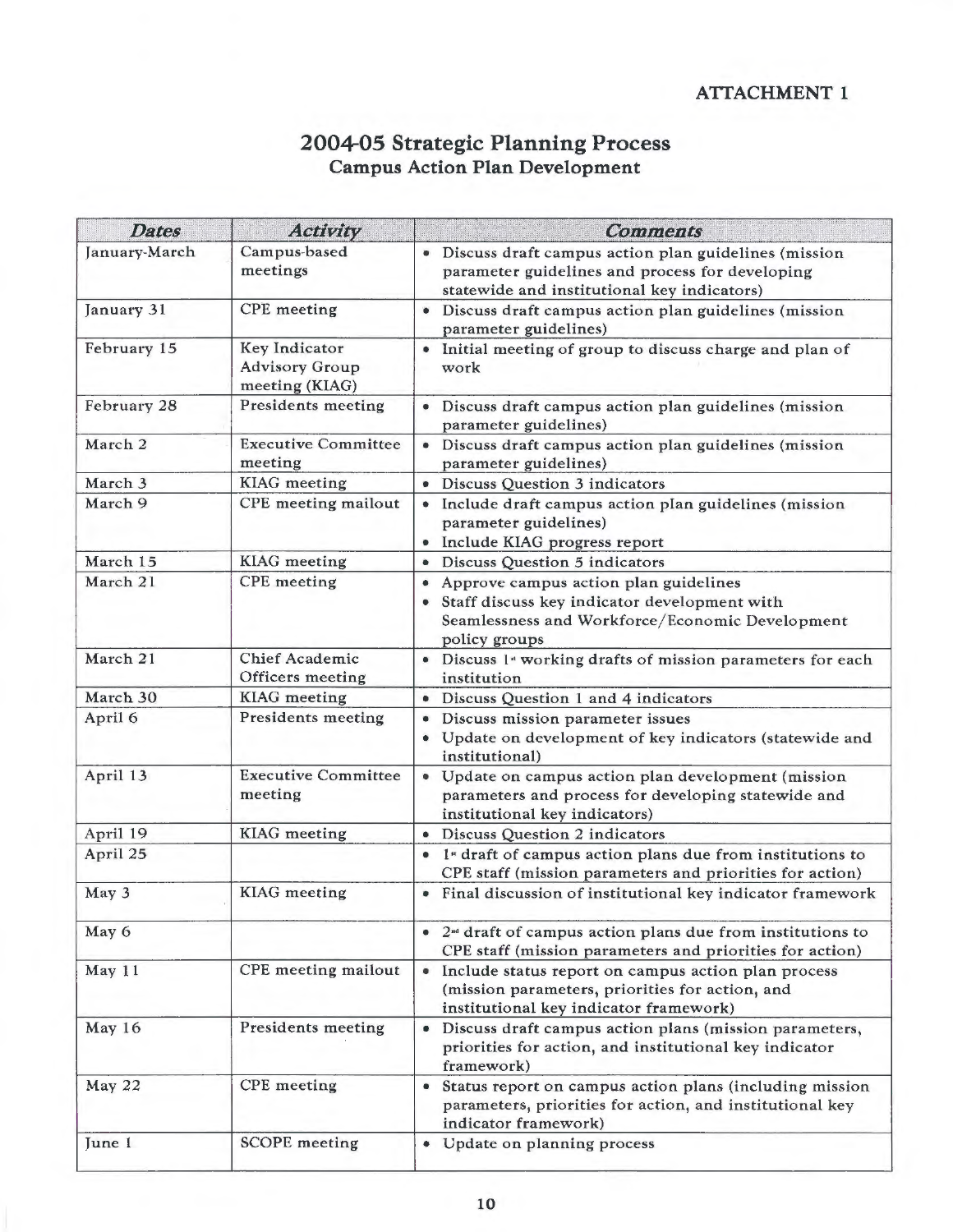| <b>Dates</b>    | <b>Activity</b>                                                          | <b>Comments</b>                                                                                                                                                                      |
|-----------------|--------------------------------------------------------------------------|--------------------------------------------------------------------------------------------------------------------------------------------------------------------------------------|
| June 5          | <b>Executive Committee</b><br>meeting                                    | Report on campus action plans (mission parameters,<br>۰<br>priorities for action, and institutional key indicators)                                                                  |
| June 13         |                                                                          | $3u$ draft of campus action plans due from institutions to<br>CPE staff (mission parameters, priorities for action, and<br>proposals on institutional key indicators)                |
| June 13-27      |                                                                          | • CPE and institutional staffs negotiate final changes to<br>draft campus action plans (mission parameters, priorities<br>for action, and proposals on institutional key indicators) |
| June 27         |                                                                          | Finalize campus action plans (mission parameters,<br>priorities for action, recommendations on institutional<br>key indicators)                                                      |
| July 6          | CPE meeting mailout                                                      | Include final campus action plans (including mission<br>$\bullet$<br>parameters, priorities for action, recommendations on<br>institutional key indicators)                          |
| July 18         | <b>CPE</b> meeting                                                       | Approve strategic planning package including campus<br>action plans                                                                                                                  |
| September 18-19 | Governor's<br>Conference on<br>Postsecondary<br>Education<br>Trusteeship | Distribute strategic plan package                                                                                                                                                    |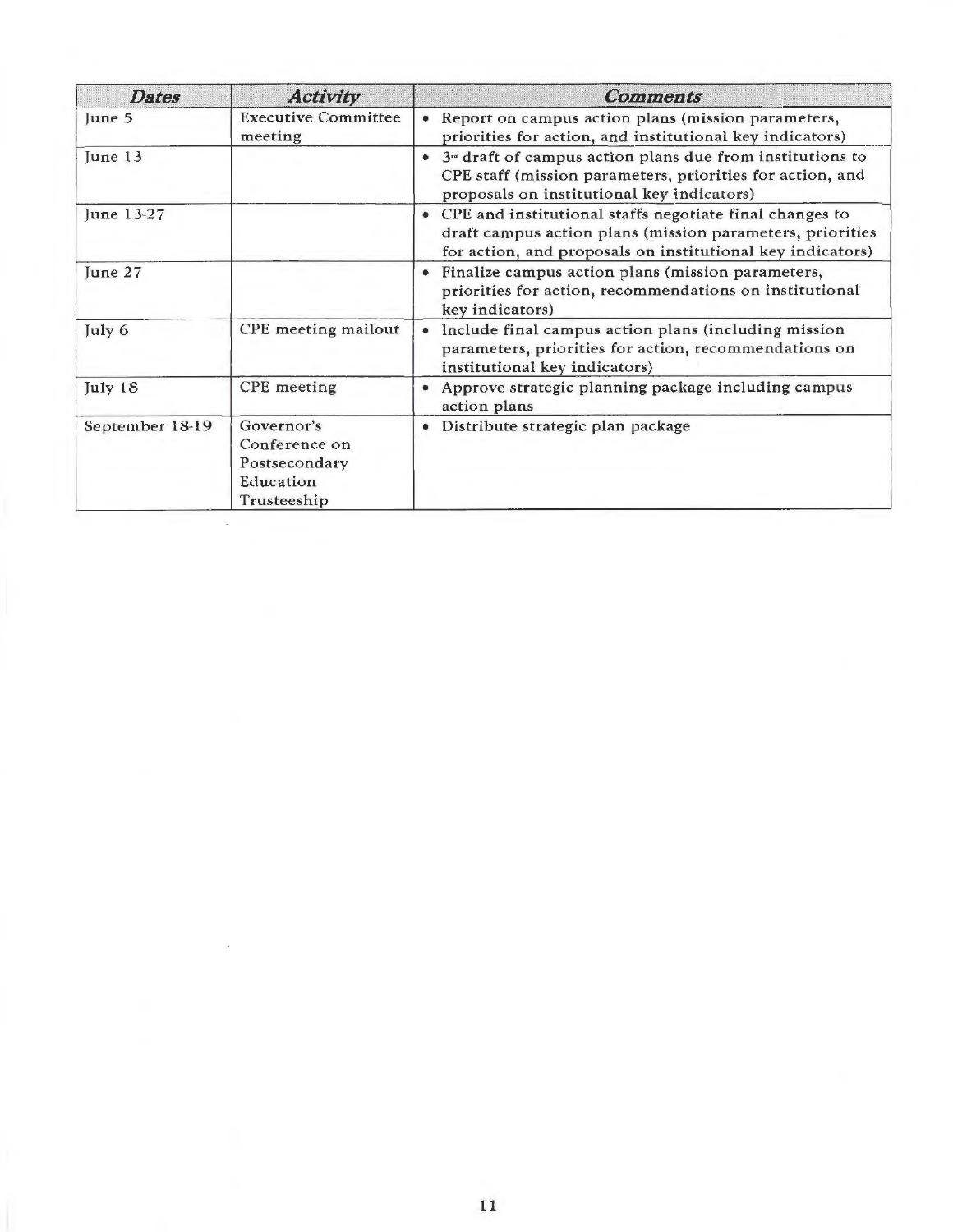### Mission Parameters [SAMPLE COMPREHENSIVE UNIVERSITY] Draft 2-28-05

#### 1. Program characteristics

- *a. Program levels:* 
	- Baccalaureate
	- Master's
	- Degrees beyond the master's supporting teachers, school leaders, and other certified school personnel
	- Very limited associate degrees as needed in the immediate community
- *b. Program emphases:* 
	- Liberal arts core, including civic literacy and service-learning
	- Emphasis on teacher education and professional development, business, and programs supporting regional economic and community development
	- National programs related to \_\_\_\_\_\_ [Sample University's program(s) of distinction]
- *2.* Student characteristics
	- Moderate selectivity (need to define levels)
	- Dual enrollment high school students, recent high school graduates, and working-age adults
	- Predominantly residents from [region of Kentucky], highly qualified nonresident students in \_\_\_\_\_\_\_ [Sample University's program(s) of distinction], and in high-demand fields
- 3. Geographic Service **Area** 
	- List counties in service region
- **4, Research** 
	- Applied, particularly in fields that address the needs of the region and areas related to **[Sample University's program(s)** of distinction]

#### 5. **Stewardship** of Place

- Economic Development
	- 1) Assess regional workforce, research and commercialization needs, and developing or brokering programs and resources that meet these needs
	- 2) Strengthen early childhood, P-12, and adult education
	- 3) Support entrepreneurs and business leaders
- Community Development
	- 1) Enhance local government leadership, effectiveness, and regional planning
	- 2) Support the nonprofit sector to improve quality of life and community engagement
	- 3) Expand the arts and improve the environment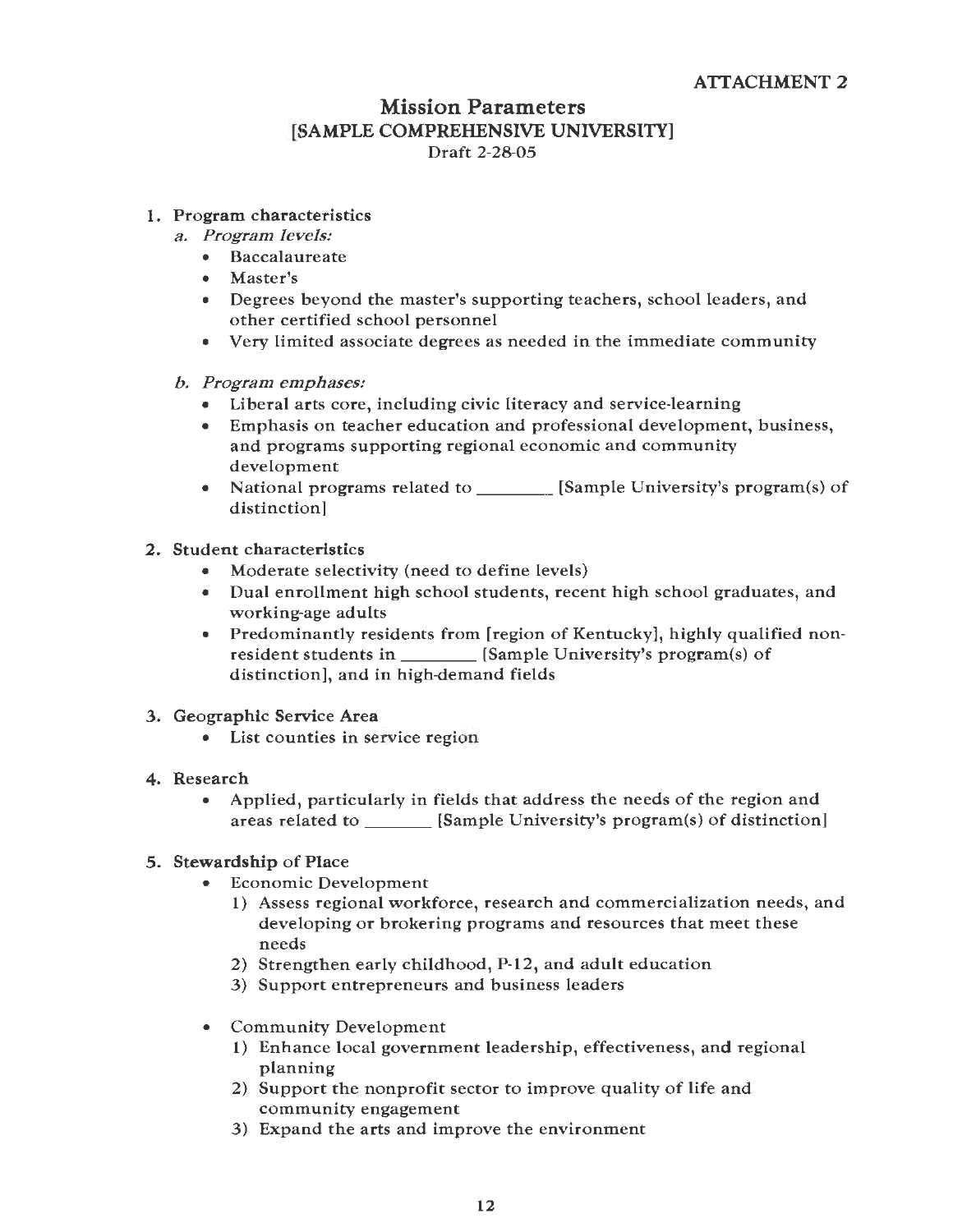### ATTACHMENT 3

# Campus Action Plan, 2005-2010

## [Name of Institution]

#### Question 1: Are more Kentuckians ready for postsecondary education?

Question 1 examines how well high school graduates and adults are prepared for postsecondary study. An overwhelming majority of high school students say they plan to continue their education after graduation but have not tackled the rigorous courses that prepare them for college-level work. Many adults recognize the need for advanced training but have been out of school for a while and need to refresh their skills. Postsecondary education has a responsibility to ensure that all students—regardless of income level, age, gender, or skin color-have access to high-quality instruction and guidance counseling that can lead them to postsecondary success.

*To support the preparation of high school graduates and working-age adults for postsecondary education and to strengthen the preparation and development of P-12 teachers, [NAME OF INSTITUTION} will:* 

- Priorities for Action
- Priorities for Action
- Priorities for Action, etc.

#### Question 2: ls Kentucky postsecondary education affordable for its citizens?

Question 2 monitors the affordability of postsecondary education, especially for families who are least able to pay. Historically, the cost of going to college in Kentucky has compared favorably to other states. This is still true today. Tuition remains relatively low and the average financial aid award is high. However, too many Kentuckians have misperceptions about college costs—they think tuition is higher than it is and are not aware of their financial aid options. Additionally, rising tuition and fees may be placing a financial strain on many families, which, if left unchecked, can overload students with debt or price them out of college completely. It is critical to other areas of reform that college in Kentucky remain financially accessible.

#### *To keep college affordable for financially needy students, [NAME OF INSTITUTION} will:*

- Priorities for Action
- Priorities for Action
- Priorities for Action, etc.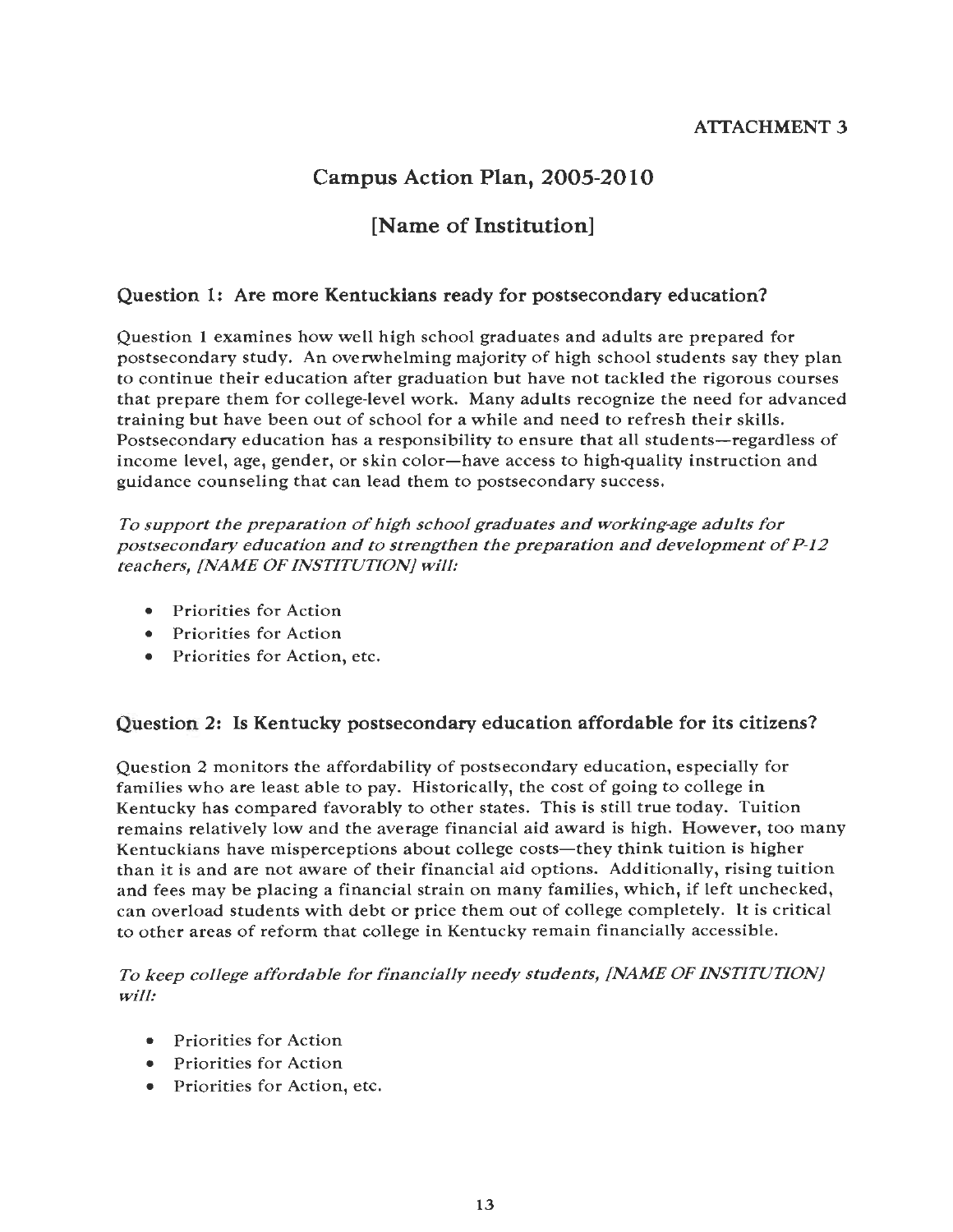### **Question 3: Do more Kentuckians have certificates and degrees?**

To increase the number of college-educated Kentuckians to 801,000 by 2020, the postsecondary system must recruit and enroll more students, improve retention, ensure more students persist to certificate and degree completion, and keep graduates living and working in the state. Reaching these goals will require an infusion of high school graduates and working-age adults into the postsecondary pipeline at both the undergraduate and graduate levels, including two- to four-year transfer students. The state's economic future in large part depends upon Kentuckians' ability to advance seamlessly through the educational system throughout their lifetimes.

*To enroll more students, produce more graduates, keep graduates in Kentucky, attract highly educated adults to the state, and encourage workers to retool and retrain over their lifetimes, [NAME OF INSTITUTION} will:* 

- Priorities for Action
- Priorities for Action
- Priorities for Action, etc.

### **Question 4: Are graduates prepared for life and work in Kentucky?**

When students leave Kentucky's colleges and universities, they should carry with them characteristics, skills, and behaviors that will equip them for life's challenges and the world of work. At its best, postsecondary education instills a sense of civic duty and pride and an obligation to help others through volunteerism and charitable giving, as well as a desire for career training and retraining throughout life. Question 4 explores the quality of learning and instruction taking place at Kentucky's institutions. Students who are academically engaged and active on campus and in their communities tend to be better workers and citizens.

*To improve the quality of student learning, [NAME OF UNIVERSITY} will:* 

- Priorities for Action
- Priorities for Action
- Priorities for Action, etc.

### **Question 5: Are Kentucky's communities and economy benefiting?**

Question 5 recognizes postsecondary education's central economic and societal role for the 21" century and captures the responsibility of postsecondary institutions to be good "stewards of place." Postsecondary institutions—through expanded research and development, faculty and staff expertise, and quality programs-can foster an innovative, dynamic culture that promotes and nurtures economic development. They also can work with community leaders to advance social and environmental progress. The Commonwealth needs globally competitive companies that will invest in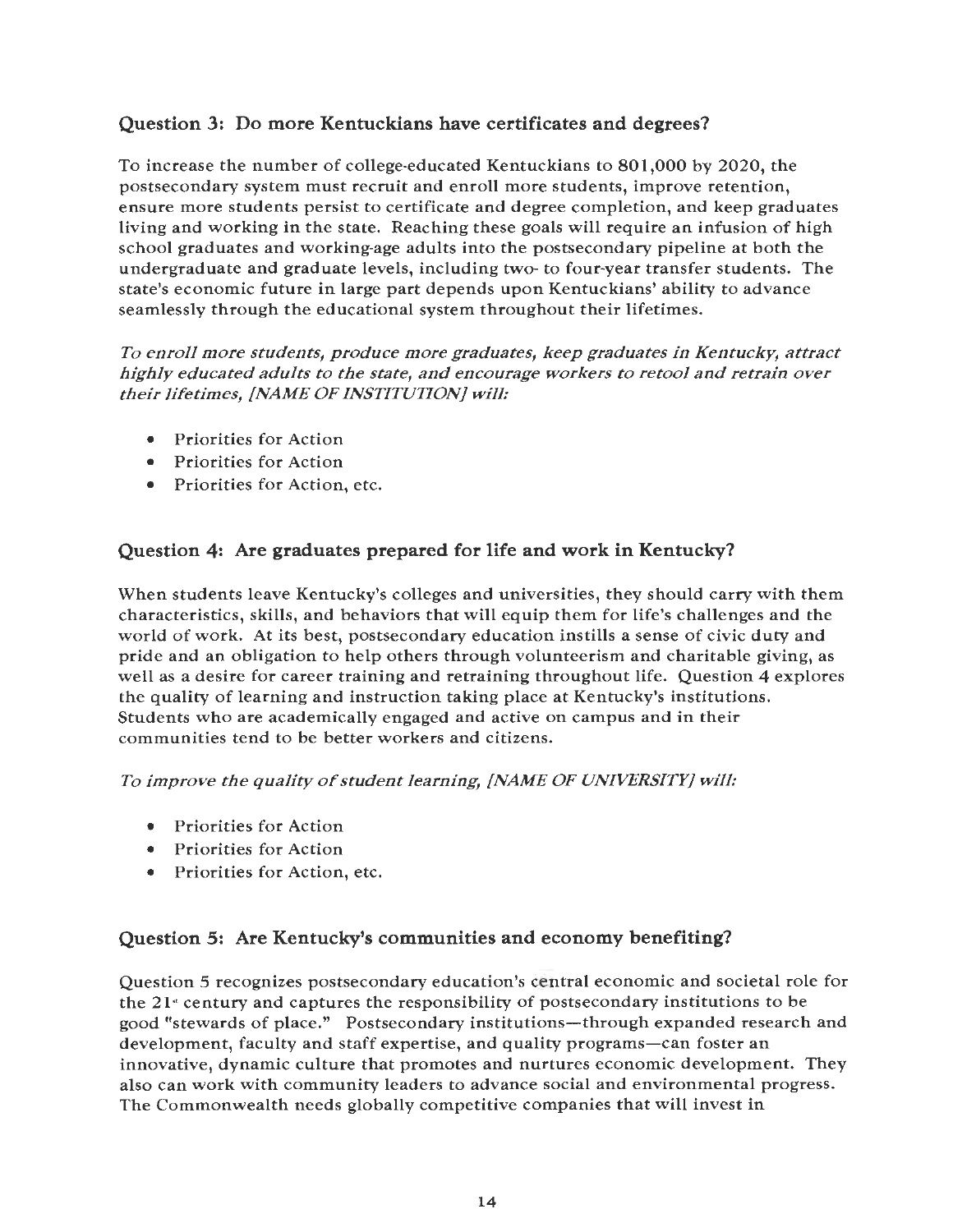individuals and communities in every region of the state. Only then will Kentucky be able to keep its college graduates working and living in the state.

#### *To support economic and community development and address the specific needs and challenges of its service area, [NAME OF INSTITUTION} will:*

- Priorities for Action
- Priorities for Action
- Priorities for Action, etc.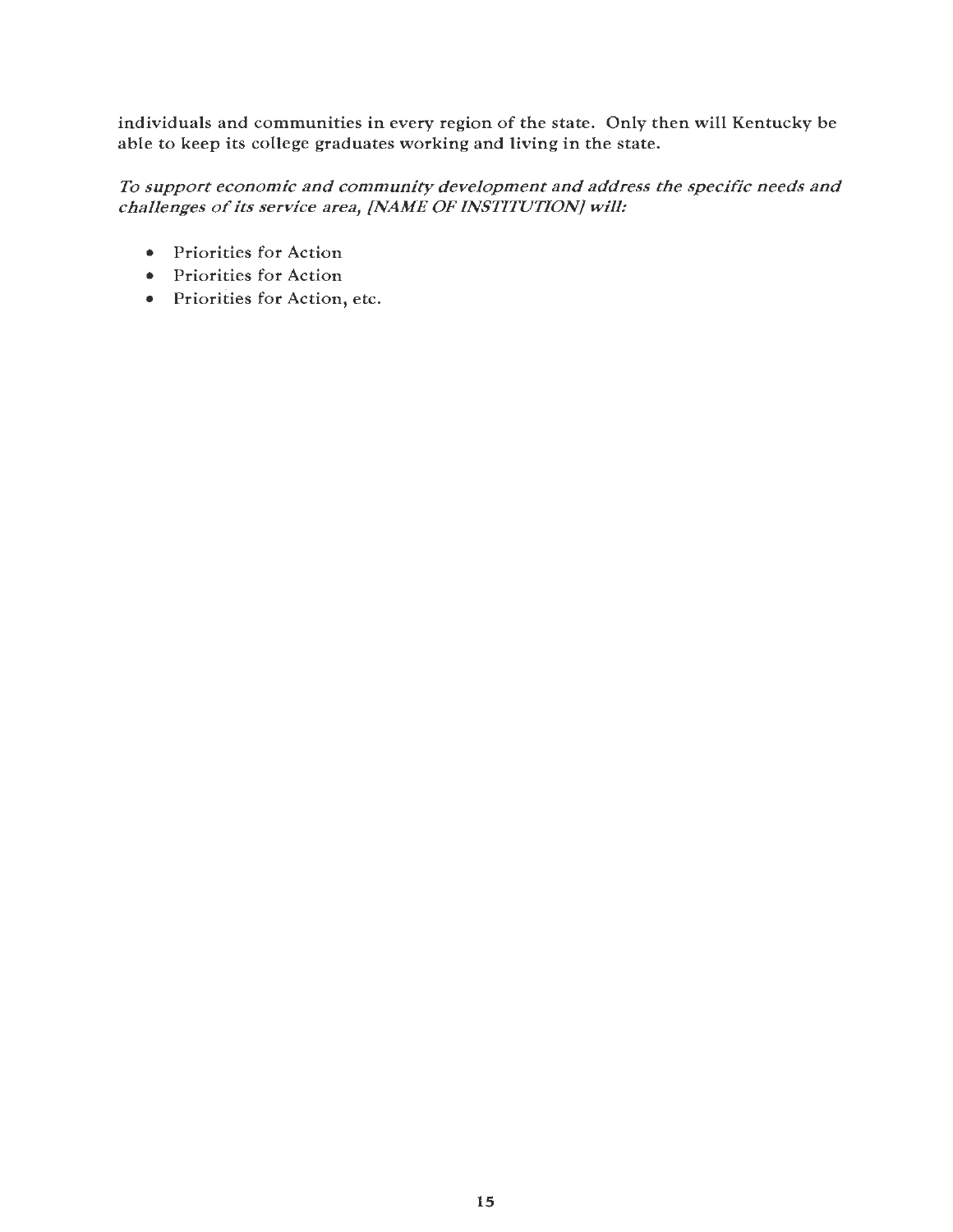#### **ATTACHMENT 4**

#### Key Indicator Advisory Group

#### Institutional Representatives:

James Chapman, Interim Vice President for Academic Affairs, EKU Ken Walker, Vice President, KCTCS Nathan Rall, Director of Institutional Research & Effectiveness, KSU Beth Patrick, Vice President for Planning, Budgets, & Technology, MoSU Fugen Muscio, Coordinator of Institutional Research, MuSU Gail Wells, Provost & Vice President for Academic Affairs, NKU Connie Ray, Vice President for Institutional Research, Planning, & Effectiveness, UK Shirley Willihnganz, Provost, UofL Ann Mead, Chief Financial Officer & Assistant to the President, WKU Dennis George, Academic Affairs & Provost Office, WKU Gary S. Cox, President, Association of Independent Kentucky Colleges & Universities

#### CPE Representatives:

Sue Hodges Moore, Executive Vice President Sandy Woodley, Vice President, Finance Sherron Jackson, Assistant Vice President, EEO & Finance Reecie Stagnolia, Deputy Commissioner, Kentucky Adult Education Sherri Noxel, Director, Information & Research Heidi Hiemstra, Senior Associate, Research & Policy Analysis Jonathan Pruitt, Senior Associate, Finance

#### Other:

John Hicks, Governor's Office of Policy and Management Jonathan Lowe, Education Policy Analysis, Legislative Research Commission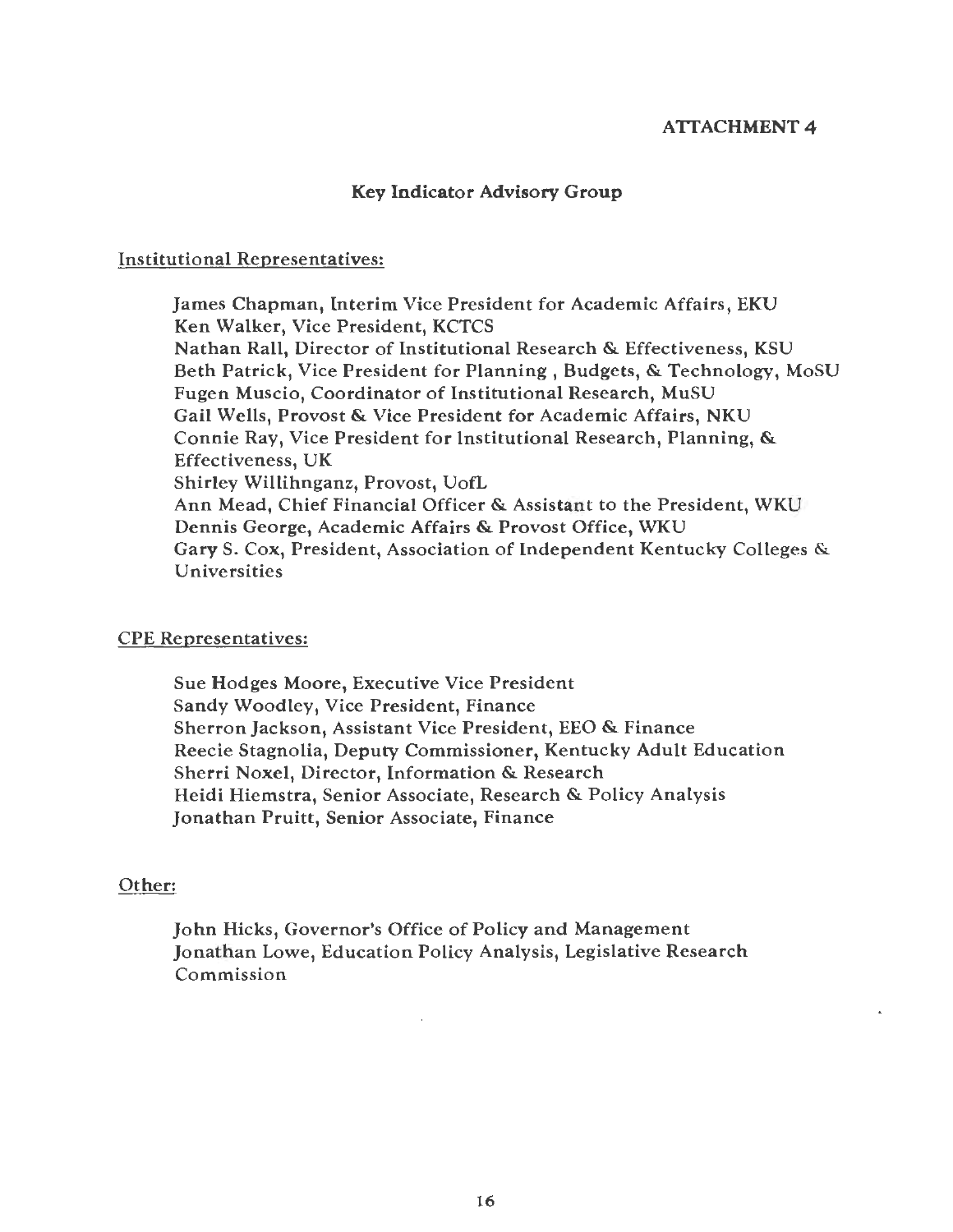### Council on Postsecondary Education Executive Committee Meeting March 2, 2005

# Comprehensive Funding Model Review Update

As part of the Comprehensive Funding Model Review, the Council staff has run the statistical model for selection of the benchmarks based on criteria approved by the Council at the January meeting. The Council staff and the campuses are reviewing the output produced by the model. The Council will take final action on the selection of benchmark institutions in May.

Staff preparation by Sandra Woodley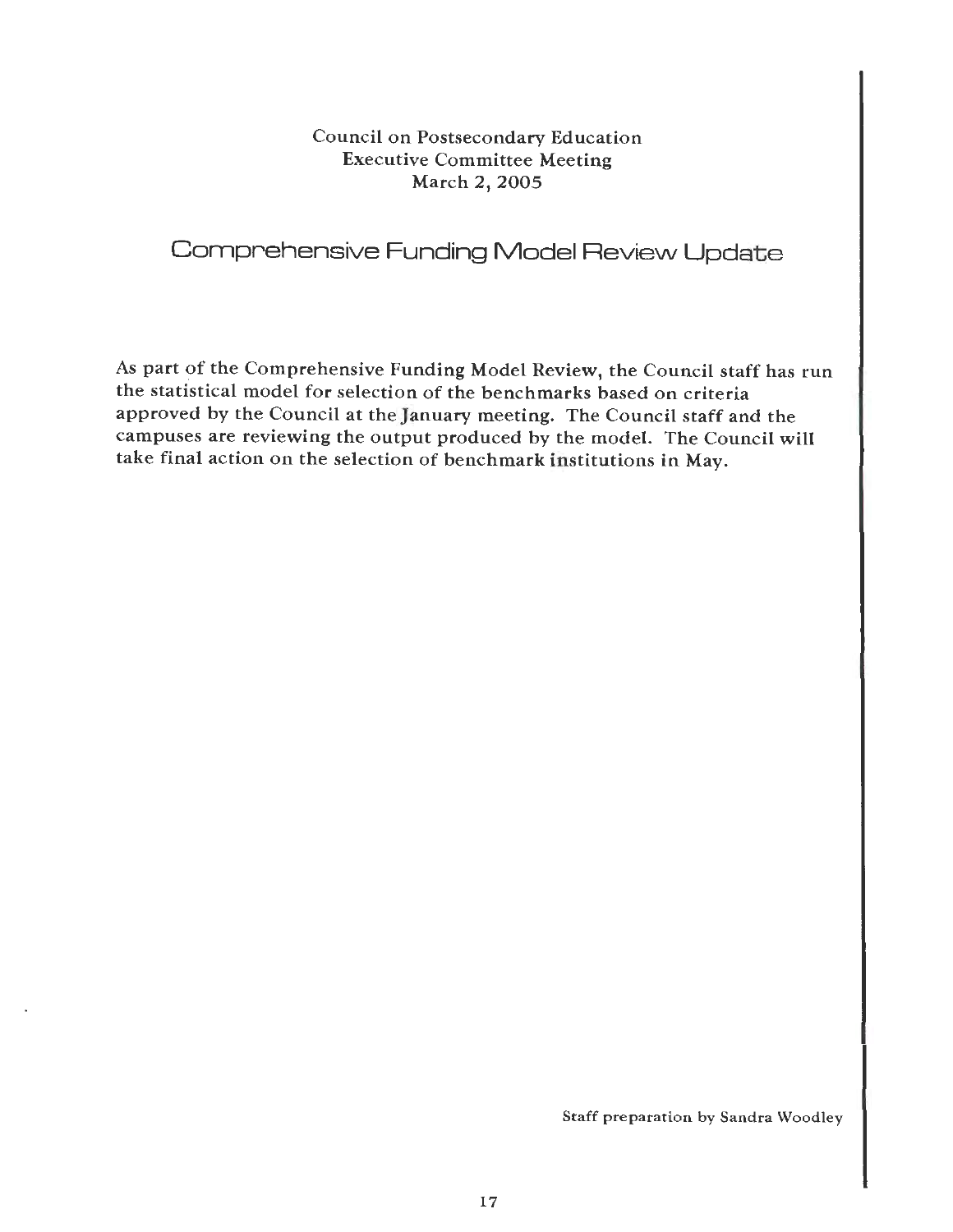Council on Postsecondary Education Executive Committee Meeting March 2, 2005

# 2004-06 Budget Update

Under separate cover on February 23, 2005, the Council staff provided Council members with an update on the budget bill based on the House enacted version of House Bill 267.

The Council staff will provide an updated analysis based on any action taken by the Senate and conference committee that may have occurred prior to the meeting. Handouts will be available at the meeting.

Staff preparation by Sandra Woodley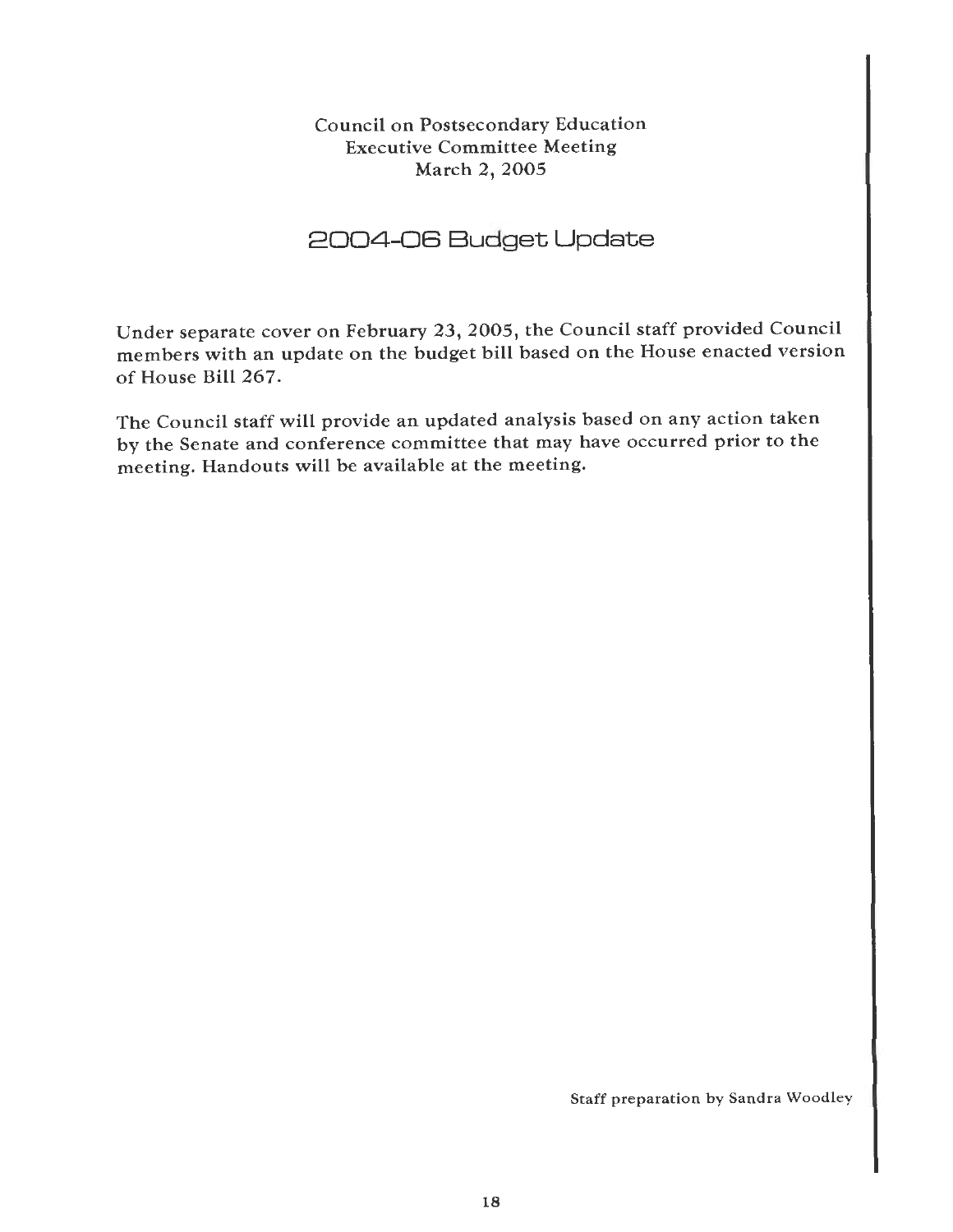### **Senate Budget Overview**

#### Council Operating Budget

- , Provided \$2.5 M additional General Fund appropriation for Adult Education Program above the Executive and House budgets.
- Provided funding for Dairy Research and Education Center, which was previously an unfunded mandate (\$270,000) in FY 06.
- , Provided additional \$1.1 M in FY 06 for Biotechnology Program (shrimp production).
- Removed funding (\$120,000) and language for Washington Internship Program.
- , Removed additional \$1 M for Science and Technology Funding Program included in House budget.

#### Institutional Operating Budgets

- Provided additional \$45 M above the Executive budget in FY 06 for institutional base budgets (\$5 M less than House budget).
- Provided additional \$2.15 M above the Executive budget to UK and Uofl for targeted initiatives (Reading Recovery Training, E-Health, Oral History Program).
- Removed funding for targeted initiatives in the House budget (UK-Markey Cancer Ctr. \$2.5 M, Uofl-Brown Cancer Ctr. \$2.5 M, \$200,000 Uofl Equine Industry Program).
- Maintained \$5 M increase for past enrollment growth included in both the Executive and House budgets.

#### Institutional Capital Budgets

- , The Council recommended \$11.2 million for KSU Hathaway Hall renovation; the Senate included \$7.4 million, an additional \$3.8 million (\$190,000 in debt service) is needed to fully fund the project.
- , Removed five projects that were in the House budget and added three additional General Fund projects not included in the Council recommendation or the House budget.
- The Council recommended \$22.2 million for the MuSU Blackburn Science Project, the House and the Senate included \$15.0 million, an additional \$7.2 million (\$360,000 in debt service) is needed to fully fund the project.
- , Three projects included in the Council's recommendation were not included by the Senate:
	- o NKU Science Building Renovation \$17.7 M (\$885,000 in debt service).
	- o CPE Capital Renewal and Maintenance Pool \$15 M (\$699,000 in debt service).
	- o KCTCS Prestonsburg/Mayo Renovate District Facilities \$5.6 M (\$280,000 debt service).
- , The Senate included the EKU Manchester Postsecondary Education Center \$9,000,000 as a KCTCS project.
- Included \$194.9 million of agency bond projects as compared to \$451.3 million included by the House.
- Reduced the agency bond authority for the UK Hospital Bed Tower to \$100 million from the House proposed \$250 million with an additional \$125 million of restricted funds. Total project amount is \$250 million.
- Neither the Senate nor the House included a postsecondary institution agency bond pool to be allocated by the Council among the institutions to complete critical non E&G capital projects.

#### Student Financial Aid

• The Senate concurred with the House budget with two exceptions. The Senate restored language included in the Executive budget that prevented the KAPT program from entering into new prepaid tuition contracts. The Senate also added a transfer of restricted funds from the KAPT program to the General Fund totaling \$13.7 M.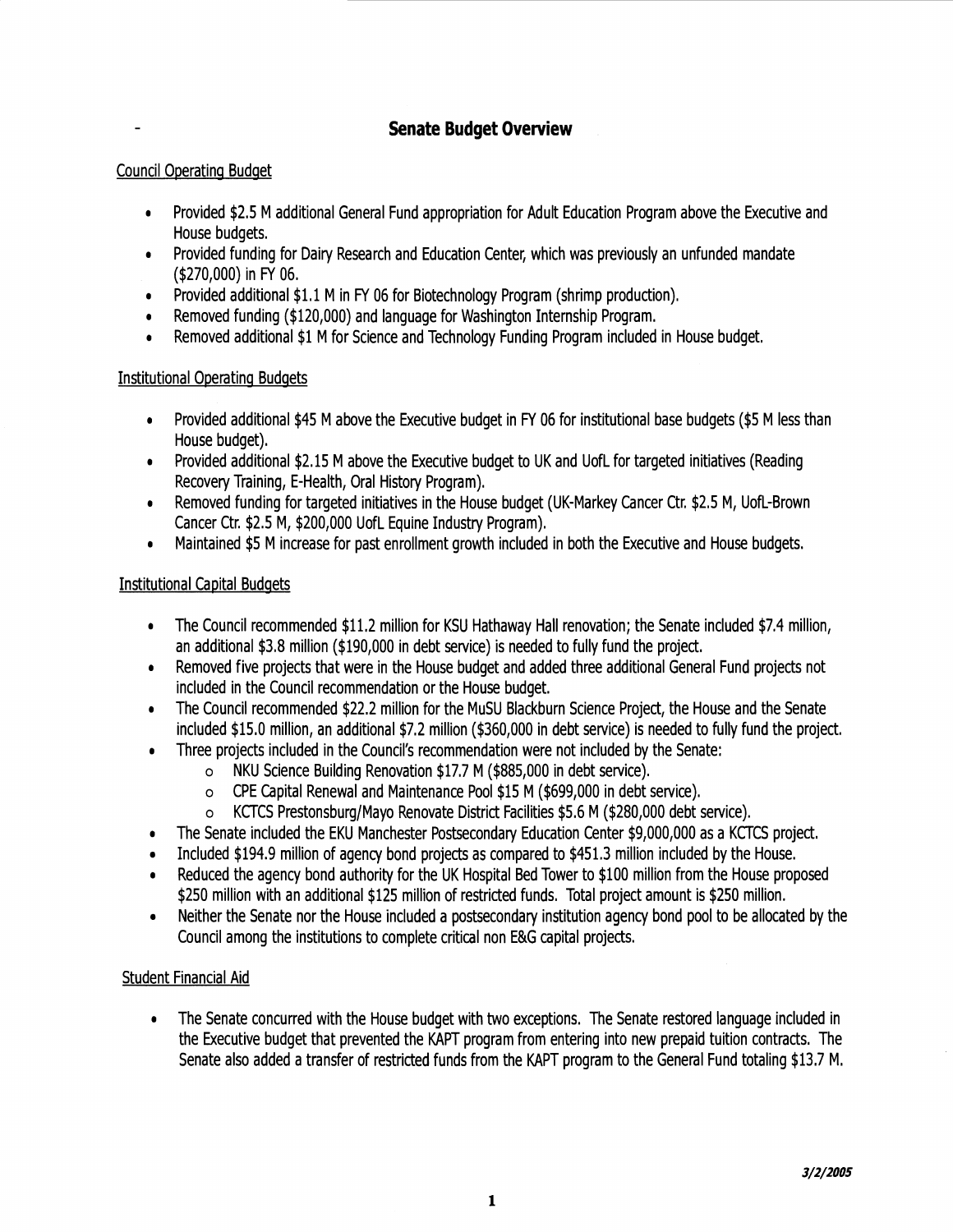#### **Kentucky Public Postsecondary Institutions Senate Budget** - **HB 267 GA State General Fund Appropriation for Institutional Operations**

|                                             |                       |                           |                                    | FY 2004-05              |                                 |                                              | FY 2005-06                |                             |                         |                                 |                                              |  |  |  |  |
|---------------------------------------------|-----------------------|---------------------------|------------------------------------|-------------------------|---------------------------------|----------------------------------------------|---------------------------|-----------------------------|-------------------------|---------------------------------|----------------------------------------------|--|--|--|--|
|                                             | Enacted<br>FY 2003-04 | Council<br>Recommendation | <b>Executive</b><br>Recommendation | House<br>Recommendation | <b>Senate</b><br>Recommendation | <b>Difference</b><br><b>House and Senate</b> | Council<br>Recommendation | Executive<br>Recommendation | House<br>Recommendation | <b>Senate</b><br>Recommendation | <b>Difference</b><br><b>House and Senate</b> |  |  |  |  |
| <b>Postsecondary Education Institutions</b> |                       |                           |                                    |                         |                                 |                                              |                           |                             |                         |                                 |                                              |  |  |  |  |
| <b>EKU</b>                                  | 71,448,100            | 77,804,600 \$             | 72,225,200 \$                      | 72,225,200 \$           | 72,225,200 \$                   |                                              | 82,498,400 \$             | 73,922,200 \$               | 73,922,200 \$           | 73,922,200 \$                   |                                              |  |  |  |  |
| KCTCS <sup>1</sup>                          | 193,069,300           | 209,007,700               | 192,279,600                        | 192,279,600             | 192,279,600                     |                                              | 219,510,700               | 195,006,300                 | 195,006,300             | 195,006,300                     |                                              |  |  |  |  |
| <b>KSU</b>                                  | 22,286,600            | 24,701,300                | 23,700,900                         | 23,700,900              | 23,700,900                      |                                              | 23,590,700                | 23,468,500                  | 23,468,500              | 23,468,500                      | $\sim$                                       |  |  |  |  |
| <b>MOSU</b>                                 | 41,599,300            | 45,882,200                | 42,282,300                         | 42,282,300              | 42,282,300                      |                                              | 48,625,300                | 42,376,100                  | 42,376,100              | 42,376,100                      |                                              |  |  |  |  |
| MUSU                                        | 50.179.100            | 54,887,000                | 50,999,000                         | 50,999,000              | 50,999,000                      |                                              | 57,891,600                | 52,081,100                  | 52,081,100              | 52,381,100                      | 300,000                                      |  |  |  |  |
| <b>NKU</b>                                  | 45,127,300            | 52,237,700                | 46,020,500                         | 46,020,500              | 46,020,500                      |                                              | 56,200,900                | 46,806,300                  | 46,806,300              | 46,806,300                      | $\tilde{\phantom{a}}$                        |  |  |  |  |
| UK <sup>1</sup>                             | 294,273,800           | 312,282,600               | 289,805,900                        | 290,305,900             | 290,605,900                     | 300,000                                      | 321,271,100               | 301,295,800                 | 305,639,800             | 302,770,800                     | (2,869,000)                                  |  |  |  |  |
| UofL                                        | 171,859,400           | 186, 128, 700             | 172,790,800                        | 172,790,800             | 172,790,800                     |                                              | 195,544,400               | 175,734,100                 | 178,528,100             | 175,909,100                     | (2,619,000)                                  |  |  |  |  |
| WKU                                         | 68,811,500            | 80,095,500                | 70,040,400                         | 70,040,400              | 70,040,400                      |                                              | 87,362,600                | 71,963,200                  | 71,963,200              | 71,963,200                      |                                              |  |  |  |  |
| Special Initiatives Funding Program         |                       | 213,300                   | $\overline{\phantom{a}}$           |                         |                                 |                                              | 2,926,600                 |                             |                         |                                 | $\cdot$                                      |  |  |  |  |
| <b>Institutional Base Enhancement</b>       |                       |                           |                                    |                         |                                 |                                              |                           |                             | 50,000,000              | 45,000,000                      | (5,000,000)                                  |  |  |  |  |
| Past Enrollment Growth                      |                       |                           |                                    |                         |                                 |                                              |                           |                             | 5,000,000               | 5,000,000                       |                                              |  |  |  |  |
| Totals                                      | \$958,654,400         | 1,043,240,600 \$          | 960,144,600 \$                     | 960,644,600             |                                 | 300,000                                      | 1,095,422,300<br>- 5      | 982,653,600                 | 1,044,791,600           | 1,034,603,600 \$<br>- 36        | (10, 188, 000)                               |  |  |  |  |

<sup>1</sup>Figures for the University of Kentucky and the Kentucky Community and Technical College System reflect the transfer of Lexington Community College.

IJ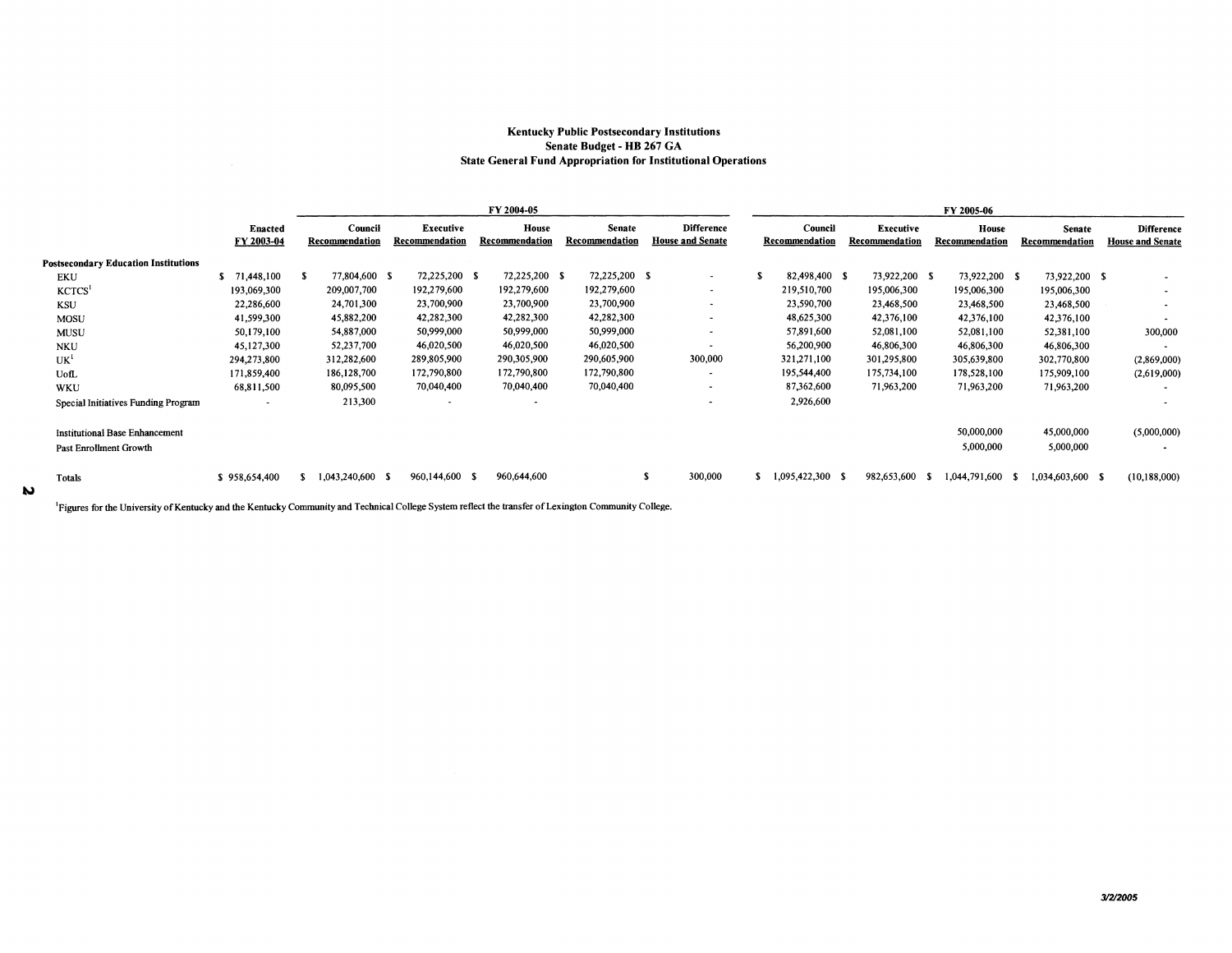# **Capital Project Recommendations State General Fund 2004-06**

### **House Bill 267/PSS Report Date: February 28, 2005**

| Report Date: Pentuary 20, 2005                                                                                       | <b>Council Recommendation</b>          |                         |                     |     | House Budget (HB 267 GA) |    |                                     |                     |     | Senate Budget (HB 267 PSS) |     |                      |    |                         |     |                     |  |                 |     |                     |
|----------------------------------------------------------------------------------------------------------------------|----------------------------------------|-------------------------|---------------------|-----|--------------------------|----|-------------------------------------|---------------------|-----|----------------------------|-----|----------------------|----|-------------------------|-----|---------------------|--|-----------------|-----|---------------------|
|                                                                                                                      | <b>Bonds</b> or<br><b>Agency Bonds</b> |                         |                     |     |                          |    | <b>General Funds</b><br>6 Months of |                     |     |                            |     |                      |    | 6 Months of             |     |                     |  |                 |     |                     |
|                                                                                                                      |                                        | <b>Project Scope</b>    | <b>State Funds</b>  |     | or Inst. Funds           |    | <b>State Bonds</b>                  | <b>Agency Bonds</b> |     | Inst/Fed. Funds            |     | <b>Debt Service</b>  |    | <b>State Bonds</b>      |     | <b>Agency Bonds</b> |  | Inst/Fed. Funds |     | <b>Debt Service</b> |
| <b>Research Space</b><br><b>University of Kentucky</b>                                                               |                                        |                         |                     |     |                          |    |                                     |                     |     |                            |     |                      |    |                         |     |                     |  |                 |     |                     |
| Construct Biological/Pharmaceutical Complex<br>Animal Diagnostic Center - Newtown Pike (1)                           | s.                                     | 119,892,000             | 71,935,200 \$<br>-S |     | 47,956,800               | -S | 40,000,000<br>8,500,000             |                     |     |                            | -S  | 1,863,000<br>396,000 |    | 32,000,000<br>8,500,000 |     | 8,000,000           |  |                 | -S  | ,490,000<br>396,000 |
| <b>University of Louisville</b><br>Health Science Campus Research Facilities Phase III                               |                                        | 98,000,000              | 58,800,000          |     | 39,200,000               |    | 39,150,000                          |                     |     |                            |     | 1,823,000            |    | 31,320,000              |     | 7,830,000           |  | 23,450,000      |     | 1,459,000           |
| <b>Total Research Space</b>                                                                                          | s                                      | 217,892,000             | 130,735,200<br>-S   | - 5 | 87,156,800               | х  | 87,650,000 S                        |                     | - S |                            |     | 4,082,000            | S  | 71,820,000              | - 5 | 15,830,000 \$       |  | 23,450,000 S    |     | 3,345,000           |
| <b>New Construction</b>                                                                                              |                                        |                         |                     |     |                          |    |                                     |                     |     |                            |     |                      |    |                         |     |                     |  |                 |     |                     |
| <b>KCTCS</b>                                                                                                         |                                        |                         |                     |     |                          |    |                                     |                     |     |                            |     |                      |    |                         |     |                     |  |                 |     |                     |
| Ashland TC Regional Postsecondary Ed. Center Phase I                                                                 |                                        | 28,690,000              | 28,690,000          |     |                          |    | 18,030,000                          |                     |     |                            |     | 840,000              |    | 14,424,000              |     |                     |  |                 |     | 672,000             |
| Owensboro CC Advanced Technology Center Phase II                                                                     |                                        | 24,088,000              | 24,088,000          |     |                          |    | 13,088,000                          |                     |     |                            |     | 610,000              |    | 10,000,000              |     |                     |  |                 |     | 466,000             |
| Madisonville CC Technology Building Phase I                                                                          |                                        | 12,500,000              | 12,500,000          |     |                          |    | 12,000,000                          |                     |     |                            |     | 559,000              |    | 9,600,000               |     |                     |  |                 |     | 448,000             |
| Franklin/Simpson Technology Center                                                                                   |                                        | 11,984,000              | 11,984,000          |     |                          |    | 4,000,000                           |                     |     |                            |     | 188,000              |    | 12,000,000              |     |                     |  |                 |     | 559,000             |
| Henderson CC Tri-County Technical Center                                                                             |                                        | 13,066,000              | 13,066,000          |     |                          |    | 13,066,000                          |                     |     |                            |     |                      |    | 10,453,000              |     |                     |  |                 |     | 487,000             |
| Warren County Technology Center (1)                                                                                  |                                        |                         |                     |     |                          |    | 7,500,000                           |                     |     |                            |     | 350,000              |    | 7,500,000               |     |                     |  |                 |     | 350,000             |
| Construct LCC Classroom/Class Lab Building                                                                           |                                        | 28,855,000              | 28,855,000          |     |                          |    | 28,855,000                          |                     |     |                            |     | 1,344,000            |    | 31,741,000              |     |                     |  |                 |     | 1,478,000           |
| LCC Winchester Facility (1) (2)                                                                                      |                                        |                         |                     |     |                          |    | 3,400,000                           |                     |     | 1,500,000                  |     | N/A                  |    | 3,400,000               |     |                     |  | 1,500,000       |     | N/A                 |
| Manchester Postsecondary EducationCenter (4)                                                                         |                                        |                         |                     |     |                          |    |                                     |                     |     |                            |     |                      |    | 9,000,000               |     |                     |  |                 |     | 420,000             |
| Knox Partners Community Ed. Center (1)                                                                               |                                        |                         |                     |     |                          |    |                                     |                     |     |                            |     |                      |    | 2,000,000               |     |                     |  |                 |     | 96,000              |
| Clav Community Center (1)                                                                                            |                                        |                         |                     |     |                          |    |                                     |                     |     |                            |     |                      |    | 1,500,000               |     |                     |  |                 |     | 72,000              |
| Rockcastle Area Vocational Technical School (1)                                                                      |                                        |                         |                     |     |                          |    | 8,000,000                           |                     |     |                            |     | 746,000              |    |                         |     |                     |  |                 |     |                     |
| Jefferson Community College (design Hartford) (1)                                                                    |                                        |                         |                     |     |                          |    | 600,000                             |                     |     |                            |     | 31,000               |    |                         |     |                     |  |                 |     |                     |
| <b>KCTCS Facilities Construction Pool (1)</b>                                                                        |                                        |                         |                     |     |                          |    | 40,750,000                          |                     |     |                            |     | 1,898,000            |    |                         |     |                     |  |                 |     |                     |
| Gateway CTC Expand Edgewood Campus (1)                                                                               |                                        |                         |                     |     |                          |    | 14,070,000                          |                     |     |                            |     | 656,000              |    | 15,477,000              |     |                     |  |                 |     | 721,000             |
| <b>Total KCTCS</b>                                                                                                   | S                                      | 119.183.000<br>- 8      | 119,183,000 \$      |     |                          |    | 163,359,000 \$                      |                     |     | 1,500,000                  | - 5 | 7,222,000            | Я  | 127.095.000 \$          |     |                     |  | 1,500,000       | - 3 | 5.769.000           |
| <b>Eastern Kentucky University</b>                                                                                   |                                        |                         |                     |     |                          |    |                                     |                     |     |                            |     |                      |    |                         |     |                     |  |                 |     |                     |
| Construct Business/Technology Center Phase II                                                                        |                                        | 32,850,000              | 32,850,000          |     |                          |    | 32,850,000                          |                     |     |                            |     | 1,530,000            |    | 29,700,000              |     |                     |  |                 |     | 1,383,000           |
| Science Complex (1)                                                                                                  |                                        |                         |                     |     |                          |    | 5,000,000                           |                     |     |                            |     | 234,000              |    | 4,000,000               |     |                     |  |                 |     | 188,000             |
| Construct Manchester Postsecondary Ed. Center Phase I (4)                                                            |                                        | 10.000.000              |                     |     | 10,000,000               |    |                                     |                     |     |                            |     |                      |    |                         |     |                     |  |                 |     |                     |
| <b>Morehead State University</b><br>Construct MSU-NASA Space Science Center<br>Health Science Classroom Building (1) |                                        | 12,200,000              | 12,200,000          |     |                          |    | 12,200,000<br>1,500,000             |                     |     |                            |     | 569,000<br>72,000    |    | 10,320,000              |     |                     |  | 5,000,000       |     | 481,000             |
| <b>Total new Construction</b>                                                                                        |                                        | $\frac{174,233,000}{5}$ | 164,233,000 \$      |     | 10,000,000               |    | S 214.909.000 S                     |                     | - 5 | 1.500.000 S                |     | 9,627,000            | s. | 171,115,000 S           |     |                     |  | 6,500,000       | - 5 | 7,821,000           |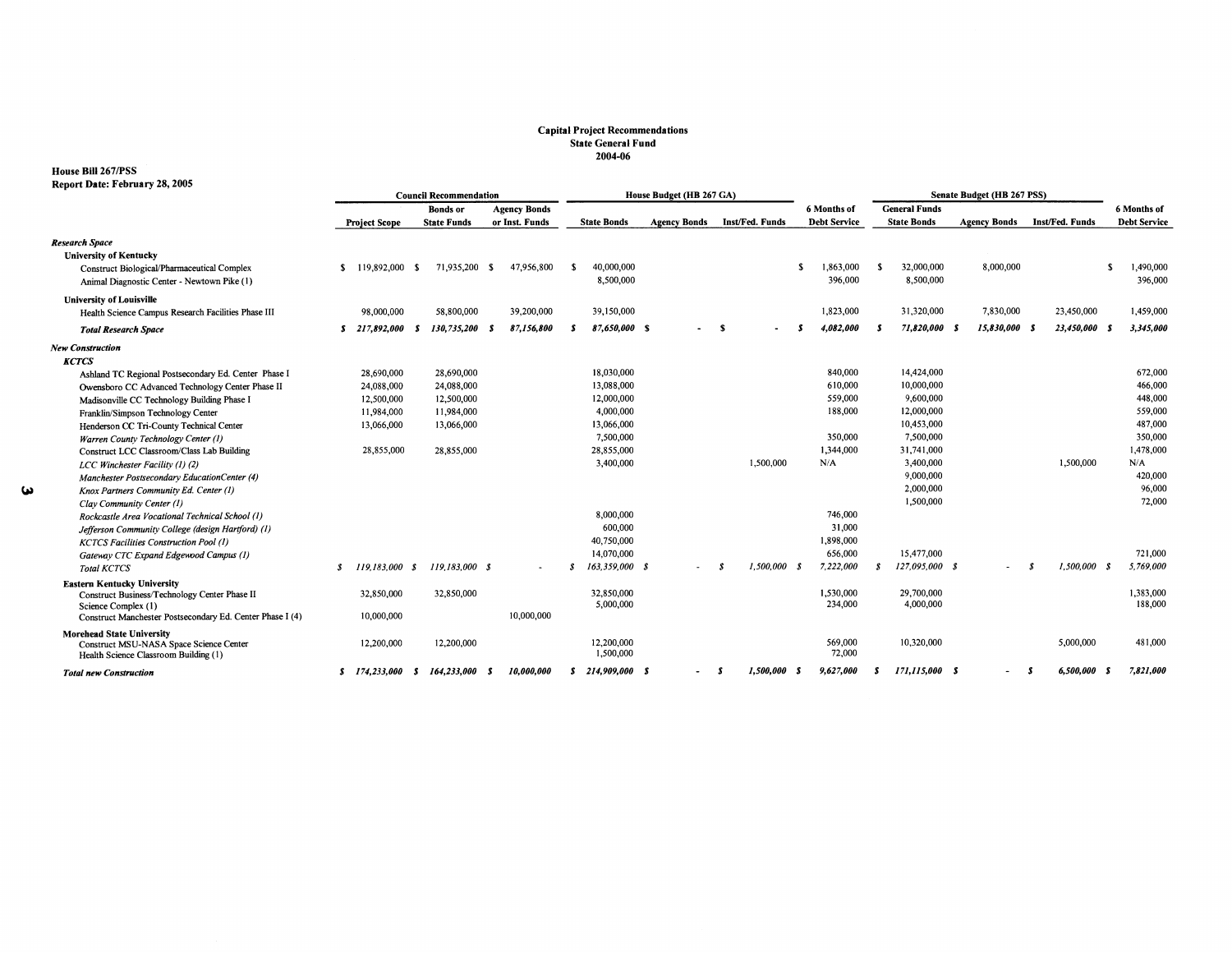#### **Capital Project Recommendations State General Fund**  2004-06

#### House **Bill** 267 /PSS

| Report Date: February 28, 2005                                                                              |                                                                                         |  |                                       |     |                                       |                         |                     |                |                          |                                    |                                            |                     |                 |                                    |
|-------------------------------------------------------------------------------------------------------------|-----------------------------------------------------------------------------------------|--|---------------------------------------|-----|---------------------------------------|-------------------------|---------------------|----------------|--------------------------|------------------------------------|--------------------------------------------|---------------------|-----------------|------------------------------------|
|                                                                                                             | House Budget (HB 267 GA)<br>Senate Budget (HB 267 PSS)<br><b>Council Recommendation</b> |  |                                       |     |                                       |                         |                     |                |                          |                                    |                                            |                     |                 |                                    |
|                                                                                                             | <b>Project Scope</b>                                                                    |  | <b>Bonds</b> or<br><b>State Funds</b> |     | <b>Agency Bonds</b><br>or Inst. Funds | <b>State Bonds</b>      | <b>Agency Bonds</b> |                | Inst/Fed. Funds          | 6 Months of<br><b>Debt Service</b> | <b>General Funds</b><br><b>State Bonds</b> | <b>Agency Bonds</b> | Inst/Fed. Funds | 6 Months of<br><b>Debt Service</b> |
|                                                                                                             |                                                                                         |  |                                       |     |                                       |                         |                     |                |                          |                                    |                                            |                     |                 |                                    |
| <b>KCTCS - Renovations and Repairs</b>                                                                      |                                                                                         |  |                                       |     |                                       |                         |                     |                |                          | 72,000                             | 1,650,000                                  |                     |                 | 79,000                             |
| Somerset Renovate Aircraft Maintenance Lab (Aviation)<br>Prestonsburg/Mayo Renovate District Facilities (6) | 1,468,000<br>5,626,000                                                                  |  | 1,468,000<br>5,626,000                |     |                                       | 1,500,000               |                     |                |                          |                                    |                                            |                     |                 |                                    |
|                                                                                                             |                                                                                         |  |                                       |     |                                       |                         |                     |                |                          |                                    |                                            |                     |                 |                                    |
| <b>Comprehensive Universities - Renovation and Repairs</b>                                                  |                                                                                         |  |                                       |     |                                       |                         |                     |                |                          |                                    |                                            |                     |                 |                                    |
| <b>Kentucky State University</b>                                                                            |                                                                                         |  |                                       |     |                                       |                         |                     |                |                          |                                    |                                            |                     |                 |                                    |
| Renovate Hathaway Hall Classroom Building (5)                                                               | 11,200,000                                                                              |  | 11,200,000                            |     |                                       | 7,400,000               |                     |                |                          | 346,000                            | 7,400,000                                  |                     |                 | 346,000                            |
| Young Hall Renovation                                                                                       | 9,407,000                                                                               |  | 5,267,920                             |     | 4,327,220                             | 5,339,000               |                     | 4,327,220      |                          | 250,000                            | 5,339,000                                  | 4,327,220           | 396,000         | 250,000                            |
| <b>Murray State University</b>                                                                              |                                                                                         |  |                                       |     |                                       |                         |                     |                |                          |                                    |                                            |                     |                 |                                    |
| Blackburn Science Replacement - Phase II                                                                    | 22,250,000                                                                              |  | 22,250,000                            |     |                                       | 15,000,000              |                     |                |                          | 699,000                            | 15,000,000                                 |                     |                 | 699,000                            |
| Breathitt Veterinary Clinic - Replace Incinerator (1) (7)                                                   |                                                                                         |  |                                       |     |                                       |                         |                     |                |                          |                                    | See Note #7                                |                     |                 |                                    |
| Northern Kentucky University                                                                                |                                                                                         |  |                                       |     |                                       |                         |                     |                |                          |                                    |                                            |                     |                 |                                    |
| Old Science Building Renovation (6)                                                                         | 17,700,000                                                                              |  | 17,700,000                            |     |                                       |                         |                     |                |                          |                                    |                                            |                     |                 |                                    |
| Regional Special Events Center (1)                                                                          |                                                                                         |  |                                       |     |                                       | 42,000,000              |                     |                |                          | 1,956,000                          | 54,000,000                                 |                     | 6,000,000       | 2,515,000                          |
| <b>Western Kentucky University</b>                                                                          |                                                                                         |  |                                       |     |                                       |                         |                     |                |                          | 1,537,000                          | 29,700,000                                 |                     |                 |                                    |
| Thompson Sc. Complex Repl./Renov. - Phase II<br>Math and Science Academy (Schneider) Renovation (3)         | 33,000,000                                                                              |  | 33,000,000                            |     |                                       | 33,000,000<br>5,000,000 |                     | 5,000,000      |                          | 234,000                            | 2,750,000                                  | 5,000,000           |                 | 1,383,000<br>131,000               |
|                                                                                                             |                                                                                         |  |                                       |     |                                       |                         |                     |                |                          |                                    |                                            |                     |                 |                                    |
| <b>Total Renovations and Repairs</b>                                                                        | 100.651.000                                                                             |  | 96,511,920                            | - 5 | 4,327,220                             | 109,239,000             |                     | $9,327,220$ \$ | $\overline{\phantom{a}}$ | 5,094,000                          | 115,839,000                                | 9,327,220           | 6,396,000       | 5,403,000                          |
| <b>Systemwide Capital Pools (Matching)</b>                                                                  |                                                                                         |  |                                       |     |                                       |                         |                     |                |                          | 699,000                            |                                            |                     |                 |                                    |
| Capital Renewal and Maintenance Pool (matching)<br>CPE Biotechnology Program in Shrimp Production (1)       | 15,000,000                                                                              |  | 15,000,000                            |     |                                       | 15,000,000              |                     |                |                          |                                    | 1,700,000                                  |                     |                 | 82,000                             |
|                                                                                                             |                                                                                         |  |                                       |     |                                       |                         |                     |                |                          |                                    |                                            |                     |                 |                                    |
| <b>System Total</b>                                                                                         | 507.776.000                                                                             |  | 406,480,120                           | s   | 101,484,020                           | 426,798,000 S           |                     | $9,327,220$ S  | 1.500.000                | 19,502,000                         | 360,474,000                                | 25,157,220          | 36,346,000      | 16,651,000                         |

Notes:

 $\blacktriangle$ 

1. This project was not included in the Council's 2004-06 Capital Projects Recommendation.

2. This project is funded with \$3.4 million of bond funds authorized by the 1998 General Assembly and \$1.5 million of restricted funds.

3. This project is included in the CPE recommendation as a special request, but is in the House budget *as* \$5.0 million state bond and \$5.0 million agency bond.

4. This project was requested by EKU and recommended by CPE for EKU. The Senate funded the project in the KCTCS budget.

5. This project was included in the Council's 2004-06 Capital Projects Recommendation with a scope of\$1 l.2 million, but included in the House budget with a scope of\$7.4 million. Need \$3.8 million to be fully funded.

6. This project was recommended by CPE.

Funding for this project (\$300,000) is included in the operating budget of Murray State University.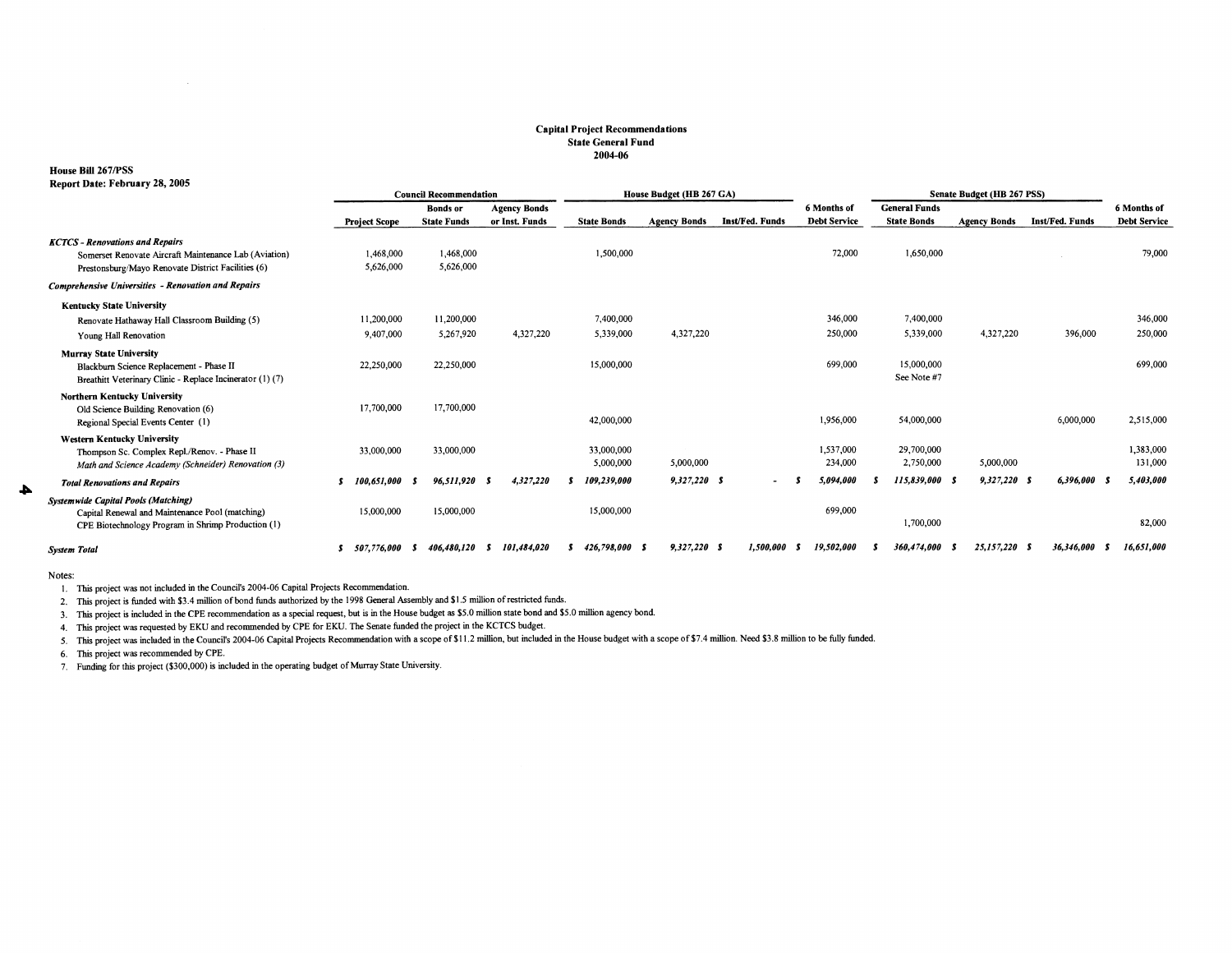#### 2004-06 Capital Projects Recommendation Agency Bond Projects Included in HB 267 (PSS version)

|                                                              |                      | Projects Eligible for the<br><b>CPE Recommended Agency Bond Pool (6)</b> |                    | HB 45 Related Projects Included In<br>The House Budget (HB 267 GA) |                 | Senate Budget (HB 267 PSS) |                        |  |  |
|--------------------------------------------------------------|----------------------|--------------------------------------------------------------------------|--------------------|--------------------------------------------------------------------|-----------------|----------------------------|------------------------|--|--|
| <b>Institution and Project Title</b>                         | <b>Project Scope</b> | <b>Agency Bonds</b>                                                      | <b>Other Funds</b> | <b>Agency Bonds</b>                                                | Inst/Fed. Funds | <b>Agency Bonds</b>        | <b>Inst/Fed. Funds</b> |  |  |
| <b>Eastern Kentucky University</b>                           |                      |                                                                          |                    |                                                                    |                 |                            |                        |  |  |
| <b>Construct New Intramural Fields</b>                       | \$2,300,000          | \$2,300,000                                                              |                    | \$2,300,000                                                        |                 | Project deleted            |                        |  |  |
| Renovate Residence Hall                                      | 7,500,000            | 7,500,000                                                                |                    | 7,500,000                                                          |                 | \$7,500,000                |                        |  |  |
| <b>EKU</b> Subtotal                                          | \$9,800,000          | \$9,800,000                                                              | \$0                | \$9,800,000                                                        | \$0             | \$7,500,000                | \$0                    |  |  |
| <b>Kentucky State University</b>                             |                      |                                                                          |                    |                                                                    |                 |                            |                        |  |  |
| <b>Construct New Residence Hall</b>                          | \$20,000,000         | \$20,000,000                                                             | \$0                | \$15,216,300                                                       |                 |                            | \$20,000,000           |  |  |
| Residence Hall Improvements Pool                             | 300,000              |                                                                          |                    | 300,000                                                            |                 | \$1,000,000                |                        |  |  |
| Bell Gym Improvements                                        | 300,000              |                                                                          |                    | 300,000                                                            |                 | Project deleted            |                        |  |  |
| Hill Student Center 3rd Floor Build-out                      | 600,000              |                                                                          |                    | 600,000                                                            |                 |                            | 600,000                |  |  |
| Alumni Stadium Structural Repairs                            | 400,000              |                                                                          |                    | 400,000                                                            |                 |                            | 400,000                |  |  |
| Softball Field                                               | 500,000              |                                                                          |                    | 500,000                                                            |                 |                            | 500,000                |  |  |
| <b>EKU Subtotal</b>                                          | \$22,100,000         | \$20,000,000                                                             | \$0                | \$17,316,300                                                       | \$0             | \$1,000,000                | \$21,500,000           |  |  |
| <b>Morehead State University</b>                             |                      |                                                                          |                    |                                                                    |                 |                            |                        |  |  |
| <b>Construct Parking Structure</b>                           | \$6,500,000          | \$6,500,000                                                              |                    | Delete this project.                                               |                 | Project deleted            |                        |  |  |
| Comply with ADA - Auxiliary Facilities                       | 1,200,000            | 1,200,000                                                                |                    |                                                                    |                 |                            | \$1,200,000            |  |  |
| Construct Family Housing Complexes - Phase II                | 4,700,000            | 4,700,000                                                                |                    |                                                                    |                 |                            | 4,700,000              |  |  |
| u<br><b>Expand Student Wellness Center</b>                   |                      |                                                                          |                    | \$1,000,000                                                        |                 | \$1,000,000                |                        |  |  |
| Residence Hall Renovation /Improvemernts Pool                |                      |                                                                          |                    | 10,000,000                                                         |                 | Project deleted            |                        |  |  |
| MoSU Subtotal                                                | \$12,400,000         | \$12,400,000                                                             | \$0                | \$11,000,000                                                       | \$0             | \$1,000,000                | \$5,900,000            |  |  |
| <b>Murray State University</b>                               |                      |                                                                          |                    |                                                                    |                 |                            |                        |  |  |
| <b>Construct New Dormitories</b>                             | \$10,154,000         | \$10,154,000                                                             |                    |                                                                    |                 | Project deleted            |                        |  |  |
| Repair Winslow Cafeteria Exterior                            | 1,000,000            | 1,000,000                                                                |                    |                                                                    |                 |                            | \$500,000              |  |  |
| Replace Richmond Hall                                        | 8,000,000            | 8,000,000                                                                |                    | Delete this Project                                                |                 | Project deleted            |                        |  |  |
| Replace Clark Hall                                           | 8,000,000            | 8,000,000                                                                |                    | Delete this Project                                                |                 | Project deleted            |                        |  |  |
| Replace Franklin Hall                                        | 8,000,000            | 8,000,000                                                                |                    |                                                                    |                 |                            | 8,000,000              |  |  |
| Replace Clark Hall water piping, fixtures, etc.              | 1,000,000            | 1,000,000                                                                |                    |                                                                    |                 |                            | 1,000,000              |  |  |
| Replace Franklin Hall water piping, fixtures, etc.           | 1,000,000            | 1,000,000                                                                |                    |                                                                    |                 |                            | 1,000,000              |  |  |
| Replace Springer Hall water piping, fixtures, etc.           | 1,250,000            | 1,250,000                                                                |                    |                                                                    |                 |                            | 1,250,000              |  |  |
| Replace White Hall domestic water piping                     | 500,000              | 500,000                                                                  |                    |                                                                    |                 | Project deleted            |                        |  |  |
| Replace Richmond Hall water piping, fixtures, etc.           | 1,000,000            | 1,000,000                                                                |                    |                                                                    |                 |                            | 1,000,000              |  |  |
| Replace Regents Hall domestic water piping                   | 500,000              | 500,000                                                                  |                    |                                                                    |                 |                            | 500,000                |  |  |
| Upgrade College Courts Electrical System                     | 1,200,000            | 1,200,000                                                                |                    |                                                                    |                 |                            | 1,200,000              |  |  |
| Renovate College Courts                                      | 3,636,000            | 3,636,000                                                                |                    |                                                                    |                 |                            | 3,636,000              |  |  |
| Renovate College Courts Interiors (12 Buildings)             | 2,000,000            | 2,000,000                                                                |                    |                                                                    |                 |                            | 2,000,000              |  |  |
| Remove Elizabeth Hall Asbestos Ceiling                       | 450,000              | 450,000                                                                  |                    |                                                                    |                 |                            | 450,000                |  |  |
| Remove Hester Hall Asbestos Ceiling                          | 450,000              | 450,000                                                                  |                    |                                                                    |                 |                            | 450,000                |  |  |
| Construct New Residential College Facility (rpl R & C Halls) |                      |                                                                          |                    | \$6,154,000                                                        |                 | Project deleted            |                        |  |  |
| MuSU Subtotal                                                | \$48,140,000         | \$48,140,000                                                             | \$0                | \$6,154,000                                                        | \$0             | \$0                        | \$20,986,000           |  |  |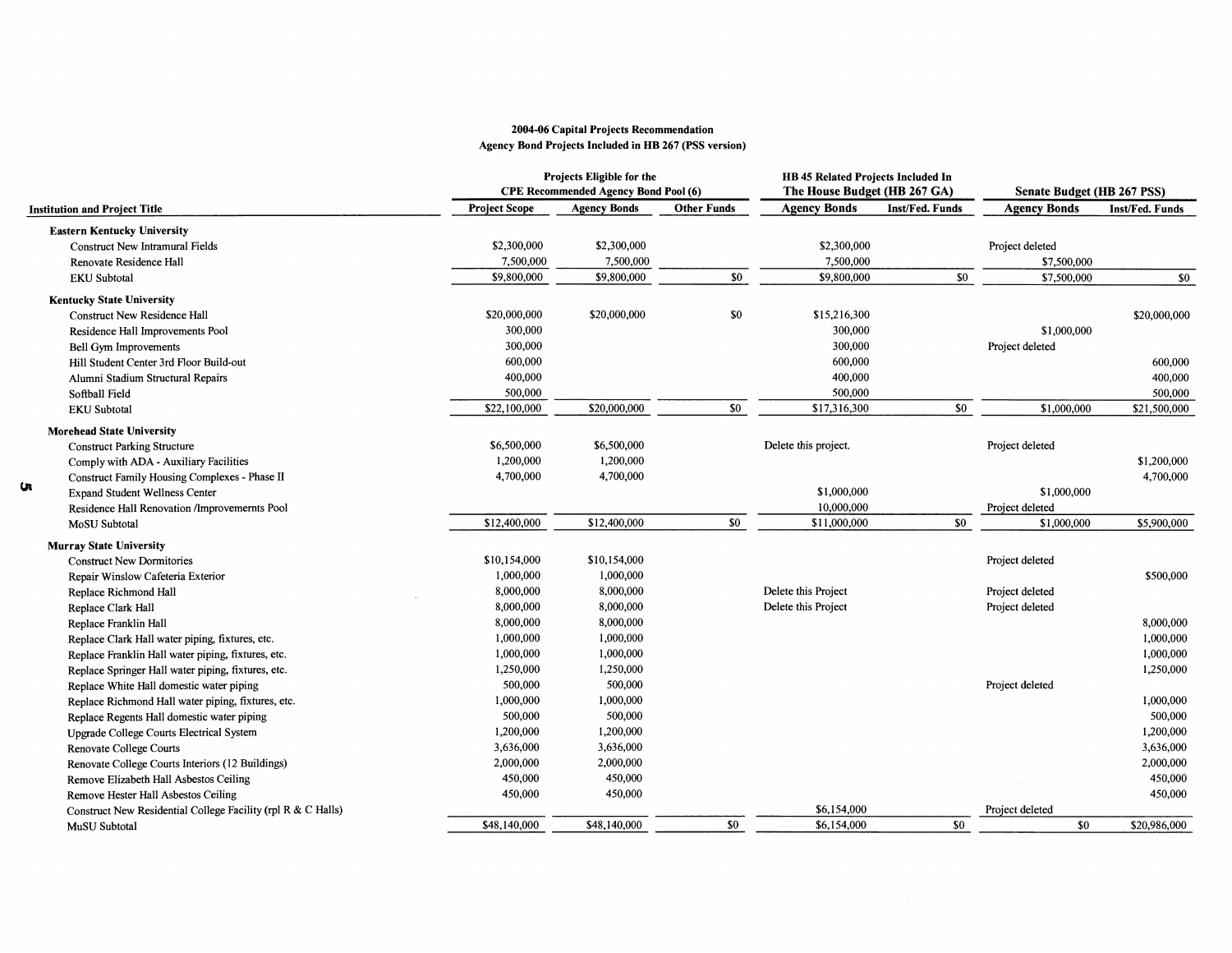#### 2004-06 Capital Projects Recommendation Agency Bond Projects Included in HB 267 (PSS version)

|                                                                   |                      | Projects Eligible for the<br><b>CPE Recommended Agency Bond Pool (6)</b> |                    | HB 45 Related Projects Included In<br>The House Budget (HB 267 GA) |                 | Senate Budget (HB 267 PSS) |                 |
|-------------------------------------------------------------------|----------------------|--------------------------------------------------------------------------|--------------------|--------------------------------------------------------------------|-----------------|----------------------------|-----------------|
| Institution and Project Title                                     | <b>Project Scope</b> | <b>Agency Bonds</b>                                                      | <b>Other Funds</b> | <b>Agency Bonds</b>                                                | Inst/Fed. Funds | <b>Agency Bonds</b>        | Inst/Fed. Funds |
| <b>Northern Kentucky University</b>                               |                      |                                                                          |                    |                                                                    |                 |                            |                 |
| <b>Construct New Student Union</b>                                | \$32,800,000         | \$28,000,000                                                             | \$4,800,000        | \$29,500,000                                                       | \$6,300,000     | \$29,500,000               | \$6,300,000     |
| Construct New Parking Deck Phase II                               | 9,700,000            | 9,700,000                                                                |                    |                                                                    |                 |                            | 10,670,000      |
| <b>NKU</b> Subtotal                                               | \$42,500,000         | \$37,700,000                                                             | \$4,800,000        | \$29,500,000                                                       | \$6,300,000     | \$29,500,000               | \$16,970,000    |
| <b>University of Kentucky</b>                                     |                      |                                                                          |                    |                                                                    |                 |                            |                 |
| Construct Biological/Pharmaceutical Complex                       | \$119,892,000        | \$47,956,800                                                             | \$71,935,200       |                                                                    |                 | See state bond project     |                 |
| Renovate Outpatient Clinic in Kentucky Clinic                     | 2,237,000            | 2,237,000                                                                |                    |                                                                    |                 |                            | \$2,237,000     |
| <b>Construct New Housing</b>                                      | 49,991,000           | 49,991,000                                                               |                    |                                                                    |                 |                            | 49,991,000      |
| <b>Construct Parking Structure - Central Campus</b>               | 17,000,000           | 17,000,000                                                               |                    |                                                                    |                 |                            | 17,000,000      |
| <b>Construct Parking Structure - North Campus</b>                 | 25,248,000           | 25,248,000                                                               |                    |                                                                    |                 |                            | 25,248,000      |
| Construct New Alumni Center                                       | 15,250,000           | 15,250,000                                                               |                    |                                                                    |                 |                            | 15,250,000      |
| Renovate School of Public Health Building                         | 3,751,000            | 3,751,000                                                                |                    |                                                                    |                 | Project deleted            |                 |
| Expand Patient Parking in Structure #3                            | 7,000,000            | 7,000,000                                                                |                    |                                                                    |                 |                            | 7,000,000       |
| Renovate Imaging Center in Kentucky Clinic                        | 2,000,000            | 2,000,000                                                                |                    |                                                                    |                 |                            | 2,000,000       |
| Renovate Research Labs in Medical Center III                      | 1,000,000            | 1,000,000                                                                |                    |                                                                    |                 |                            | 1,000,000       |
| <b>Upgrade Electrical Substation</b>                              | 4,000,000            | 4,000,000                                                                |                    |                                                                    |                 |                            | 4,000,000       |
| Renovate Research Labs in Medical Center, IV                      | 1,250,000            | 1,250,000                                                                |                    |                                                                    |                 |                            | 1,250,000       |
| Renovate Research Space Medical Center, I                         | 1,500,000            | 1,500,000                                                                |                    |                                                                    |                 |                            | 750,000         |
| Install HVAC in Keeneland Hall                                    | 5,109,000            | 5,109,000                                                                |                    | \$5,109,000                                                        |                 |                            | 5,109,000       |
| Replace Holmes Elevator                                           | 641,000              | 641,000                                                                  |                    |                                                                    |                 |                            | 641,000         |
| Install Commons Elevator                                          | 400,000              | 400,000                                                                  |                    |                                                                    |                 |                            | 400,000         |
| <b>Basketball Practice Facility</b>                               |                      |                                                                          |                    |                                                                    |                 | \$15,000,000               |                 |
| Construct Patient Care Facility - Hospital                        |                      |                                                                          |                    | 250,000,000                                                        | \$125,000,000   | 100,000,000                | 125,000,000     |
| Renovate Blazer Hall Cafeteria                                    |                      |                                                                          |                    | 2,250,000                                                          |                 | 2,250,000                  |                 |
| Renovate Central Facility Cafeteria                               |                      |                                                                          |                    | 2,100,000                                                          |                 | 2,100,000                  |                 |
| Renovate Student Center Food Court                                |                      |                                                                          |                    | 1,643,000                                                          |                 | 1,643,000                  |                 |
| Renovate K-Lair Building                                          |                      |                                                                          |                    | 5,109,000                                                          |                 |                            | 1,650,000       |
| Construct Student Health Facility design                          |                      |                                                                          |                    | 24,000,000                                                         |                 |                            | 6,000,000       |
| <b>UK</b> Subtotal                                                | \$256,269,000        | \$184,333,800                                                            | \$0                | \$290,211,000                                                      | \$125,000,000   | \$120,993,000              | \$264,526,000   |
| <b>University of Louisville</b>                                   |                      |                                                                          |                    |                                                                    |                 |                            |                 |
| Construct HSC Research Facility - Phase III                       | \$98,000,000         | \$39,200,000                                                             | \$58,800,000       |                                                                    |                 | See state bond projects    |                 |
| Renovate - Shelby Campus Infrastructure                           | 8,740,000            | 8,740,000                                                                |                    |                                                                    |                 |                            | \$8,740,000     |
| Purchase - Third Street & Central Avenue Property                 | 3,100,000            | 3,100,000                                                                |                    |                                                                    |                 |                            | 3,100,000       |
| Construct - Baseball Stadium                                      | 5,003,000            | 5,003,000                                                                |                    |                                                                    |                 |                            | 5,900,000       |
| Construct - Basketball Practice Fac. & Office Renovation          | 8,500,000            | 8,500,000                                                                |                    | Delete this project.                                               |                 | See Expand Cardinal Arena  |                 |
| Purchase - Support Service Land & Buildings (NE Quadrant-Belknap) | 4,632,000            | 4,632,000                                                                |                    |                                                                    |                 | Could not find             |                 |
| Renovate - University Housing Capital Renewal, Phase I            | 3,210,000            | 3,210,000                                                                |                    |                                                                    |                 |                            | 3,210,000       |
| Construct HSC Parking Structure II                                | 14,440,000           | 14,440,000                                                               |                    |                                                                    |                 |                            | 15,595,000      |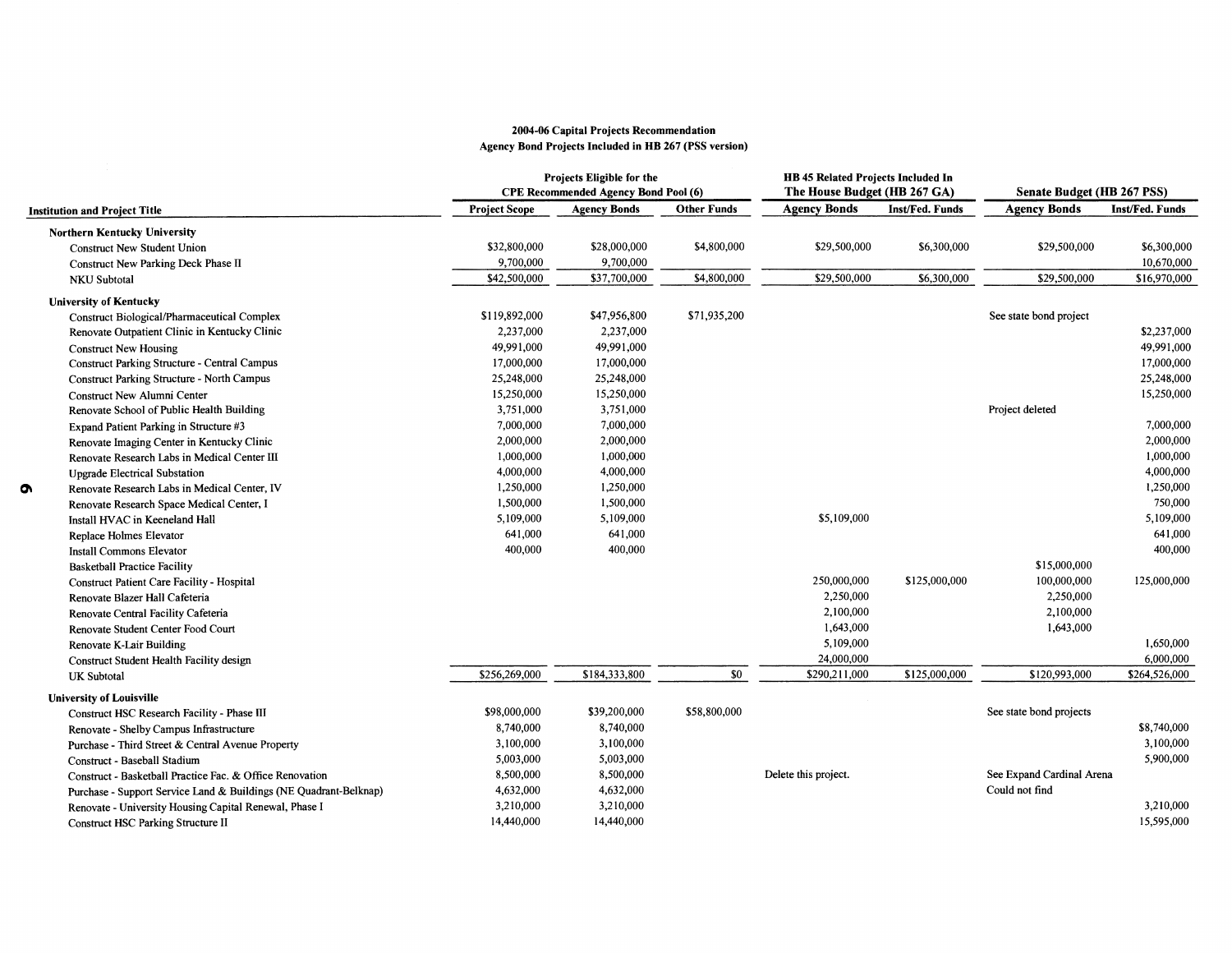#### **2004-06 Capital Projects Recommendation**  Agency Bond Projects Included in RB 267 (PSS version)

|                                                                |                      | Projects Eligible for the<br><b>CPE Recommended Agency Bond Pool (6)</b> |                    | <b>HB</b> 45 Related Projects Included In<br>The House Budget (HB 267 GA) |                 | Senate Budget (HB 267 PSS) |                 |
|----------------------------------------------------------------|----------------------|--------------------------------------------------------------------------|--------------------|---------------------------------------------------------------------------|-----------------|----------------------------|-----------------|
| <b>Institution and Project Title</b>                           | <b>Project Scope</b> | <b>Agency Bonds</b>                                                      | <b>Other Funds</b> | <b>Agency Bonds</b>                                                       | Inst/Fed. Funds | <b>Agency Bonds</b>        | Inst/Fed. Funds |
| <b>Construct Center for Predictive Medicine</b>                |                      |                                                                          |                    |                                                                           |                 |                            | 35,200,000      |
| Construct Multipurpose Fieldhouse & Practice Facility          |                      |                                                                          |                    | \$12,404,000                                                              |                 | \$12,404,000               |                 |
| Construct Residence Hall (276 Beds) Phase III (Community Park) |                      |                                                                          |                    | 14,000,000                                                                |                 | 14,000,000                 |                 |
| Expand Cardinal Arena for Basketball and Office (Name Change)  |                      |                                                                          |                    | 9,548,000                                                                 |                 | 9,548,000                  |                 |
| <b>UofL</b> Subtotal                                           | \$145,625,000        | \$86,825,000                                                             | \$58,800,000       | \$35,952,000                                                              | \$0             | \$35,952,000               | \$71,745,000    |
| <b>Western Kentucky University</b>                             |                      |                                                                          |                    |                                                                           |                 |                            |                 |
| Design/Renovate Downing University Center                      | \$7,000,000          | \$7,000,000                                                              |                    |                                                                           |                 | Project deleted            |                 |
| Design/Construct Student Health Services Building              | 4,000,000            | 4,000,000                                                                |                    | \$4,000,000                                                               |                 |                            | \$4,000,000     |
| Design/Renovate and Expand South Campus                        | 11,500,000           | 11,500,000                                                               |                    |                                                                           |                 | Project deleted            |                 |
| Renovate Schneider Hall                                        | 11,000,000           | 11,000,000                                                               |                    |                                                                           |                 | Project deleted            |                 |
| Preston Activity Center Addition design                        |                      |                                                                          |                    | 7,000,000                                                                 |                 |                            | 1,000,000       |
| Renovate and expand Adacemic/Athletic #2 design                |                      |                                                                          |                    | 35,000,000                                                                |                 |                            | 3,500,000       |
| South Campus Parking and Dining Improvements                   |                      |                                                                          |                    | 7,500,000                                                                 |                 | Project deleted            |                 |
| <b>WKU</b> Subtotal                                            | \$33,500,000         | \$33,500,000                                                             | \$0                | \$53,500,000                                                              | \$0             | \$0                        | \$8,500,000     |
| <b>System Total</b>                                            | \$568,234,000        | \$432,698,800                                                            | \$63,600,000       | \$451,333,300                                                             | \$131,300,000   | \$194,945,000              | \$408,627,000   |

#### ...... **Note:**

1. Neither the House budget nor the Senate budget include a postsecondary institution agency bond pool to be distributed by CPE to complete institutional projects.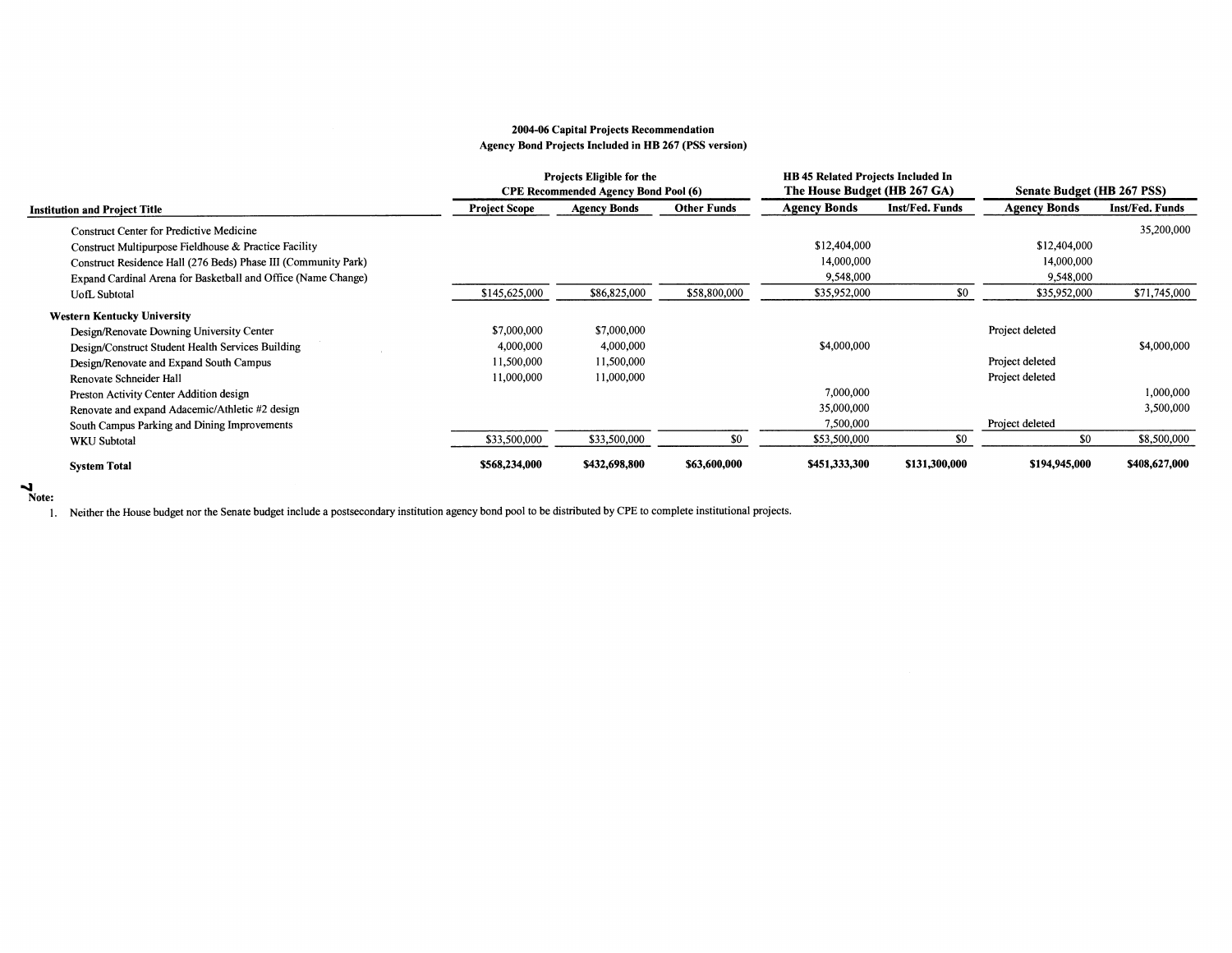Council on Postsecondary Education Executive Committee Meeting March 2, 2005

Update on CHANGING DIRECTION Project and Affordability Study

#### **Changing Direction (Western Interstate Commission on Higher Education** - **WICHE) Project**

In November 2001, the Western Interstate Commission on Higher Education (WICHE) began a multi-year project with funding from the Lumina Foundation for Education titled *CHANGING DIRECTION: Integrating Higher Education Financial Aid and Financing Policy.* The purpose of this project is to examine how to structure financial aid and financing policies and practices to maximize participation, access, and success for all students. WICHE's primary partners in the project are the Center for Policy Analysis at the American Council on Education (ACE), National Conference of State Legislatures (NCSL), and State Higher Education Executive Officers (SHEEO).

Kentucky has applied for and was chosen for participation in this project for the next two years. Paul Lingenfelter of SHEEO will provide additional details regarding this project to the Affordability Policy Group as well as the full Council on March 21. ·

#### **Affordability Study**

The Council awarded JBL Associates, Inc., the contract to conduct the detailed affordability study that will be a foundational component of our participation in the WICHE project. The attachment details a summary of the affordability study based on the proposal by JBL. The two lead researchers on the JBL project are John Lee, Ed.D., President of JBL Associates, Inc., and Watson Scott Swail, Ed.D., President of the Educational Policy Institute. Dr. Lee and Dr. Swail will address the Affordability Policy Group and the full Council on March 21 concerning the details and overview of the study.

Staff preparation by Sandra Woodley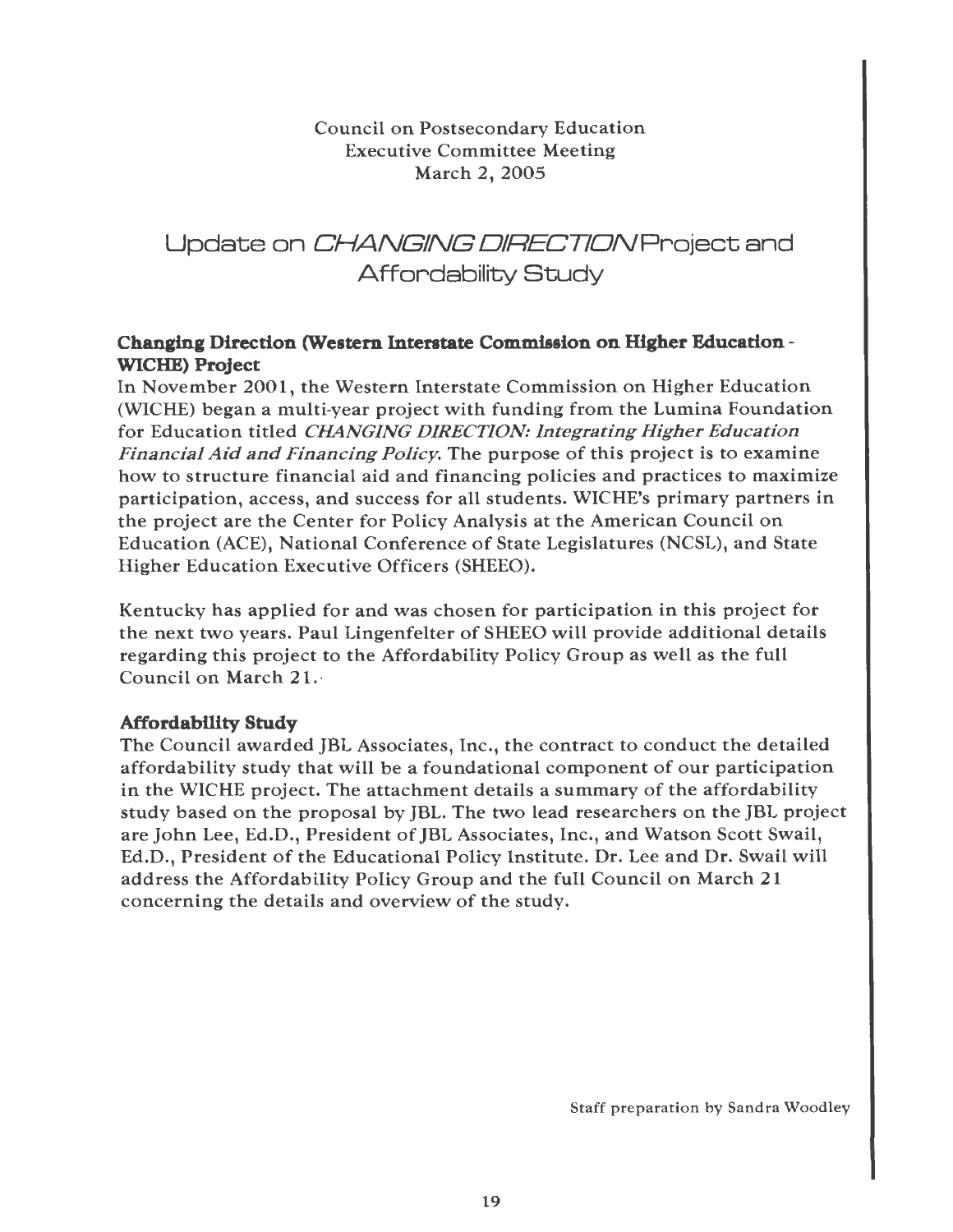# **JBL Associates, Inc. Kentucky Postsecondary Education Comprehensive Affordability Analysis**

#### **General Description of Project**

JBL Associates, Inc., will perform a comprehensive study of the affordability of Kentucky's postsecondary education system. This project will be coordinated with the WICHE Changing Directions project.

#### **Polley Queationa:**

Key questions which must be addressed in the study shall include, but are not necessarily limited to:

- $\geq$  To what extent is college affordable for Kentucky students? Are there gaps in relative affordability for certain students identifiable by institutional choice and by socioeconomic, demographic, or regional variables? To what extent do these gaps alone impact access, continuing success, and completion?
- $\triangleright$  Are there changes to current student financial aid programs that could accomplish the system's goals of access, continuing success, and completion?
- $\geq$  How does the current array of Kentucky's funding strategies (benchmark funding, tuition rate setting, external funds, and student financial aid, for example) impact postsecondary education access and other success measures such as retention and completion?
- $\triangleright$  What changes to the state's postsecondary finance policies other than those specifically related to financial aid programs would enhance access for lower income or otherwise underserved populations of Kentucky students?
- $\geq$  Are there other student financial aid programs that could be made available to Kentucky students that could enhance effectiveness and efficiency, thus improving access for Kentucky's students, especially those with the least ability to pay, and encourage students to continue and ultimately to complete college?
- $\triangleright$  What innovative approaches or ideas are available from international, national, or regional studies, academic research articles, or books that may provide insight to affordability issues in Kentucky? Are there innovative solutions to these issues already being adopted or considered by other entities that may be considered in Kentucky?

#### **1. Polley Framework:**

- Policy development will be guided by three criteria: (1) participants should pay according to benefits accrued - participants are: student (analysis should address nonresident students separately), family, state, and federal government; (2) equity in funding; (3) efficiency-using funds to achieve greatest good.
- In addition to JBL staff, an expert panel will help develop a policy framework and provide suggestions on how the information can best be used in achieving goals of the project. The panel will include: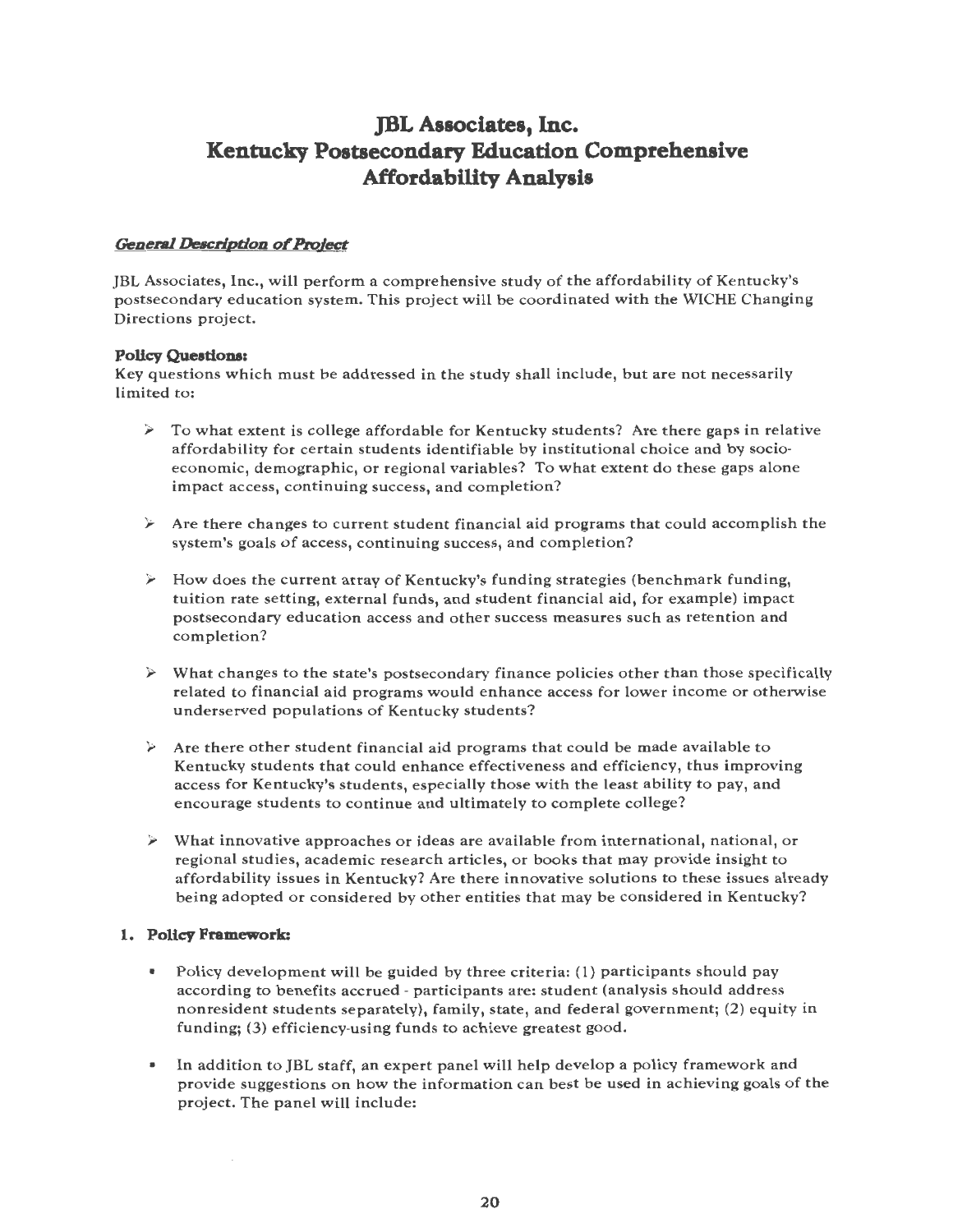**Dr. David Breneman,** Dean of the Curry School of Education at the University of Virginia and an economist and authority on the finance and economics of higher education. His three decades of experience include service as a professor, college president, think-tank scholar, and dean. He currently teaches courses in the Center for the Study of Higher Education. His recent writings focus on the vexing issues of state financing of public higher education.

**Dr. Thomas J. Kane,** Professor of Policy Studies and Economics at UCLA. He has studied a number of issues related to higher education: estimating the labor market payoff to a community college education, observing the impact of tuition and financial aid policy on college enrollment rates, and analyzing the impact of affirmative action in college admissions. His book, The Price of Admission: Rethinking How Americans Pay for College, was published by the Brookings Institution in October 1999. Prior to coming to UCLA, Dr. Kane was an Associate Professor at the Kennedy School of Government at Harvard University. Dr. Kane also served as a Visiting Fellow at the Brookings Institution and at the Hoover institution.

**Dr. David Longanecker,** the Executive Director of the Western Interstate Commission for Higher Education in Boulder, Colorado. Prior to joining WICHE, he served for six years as the Assistant Secretary for Postsecondary Education at the U.S. Department of Education, developing and implementing national policy and programs providing more than \$40 billion annually in student aid and \$1 billion to institutions. Prior to that he was the State Higher Education Executive Officer (SHEEO) in Colorado and Minnesota. He was also the principal analyst for higher education for the Congressional Budget Office. Dr. Longanecker has served on numerous boards and commissions and was President of the State Higher Education Executive Officers. He has written extensively on a range of higher education issues.

John B. Lee, Ed.D., (President of JBL Associates, Inc.) is the lead researcher on the project. Additionally, Scott Swail, Ed.D., (President of Educational Policy Institute) will provide research support in conjunction with JBL Associates, Inc.

#### **2. Plan of Services:**

Major phases of the work to be performed:

- Orientation meeting to review policy context and goals.
- Identify innovative approaches or promising ideas from international, national, or regional studies and research that may be applicable in Kentucky.
- Identify data sources, data elements, and quantitative and qualitative measures that support a comprehensive, continuing analysis of affordability and other measures of student success.
- Develop a data collection plan, collect data, compile existing data (will require collection of sample student record data from each institution - financial aid offices).
- Student surveys (high school and college drop out).
- Draft reports consistent with proposal.

#### *Dellvenblea*

#### **Interim Progress Report:**

The interim progress report: May 2005 (Presented to the Council in July 2005).

#### **Final Report:**

The final report: August 2005 (Presented to the Council in September 2005).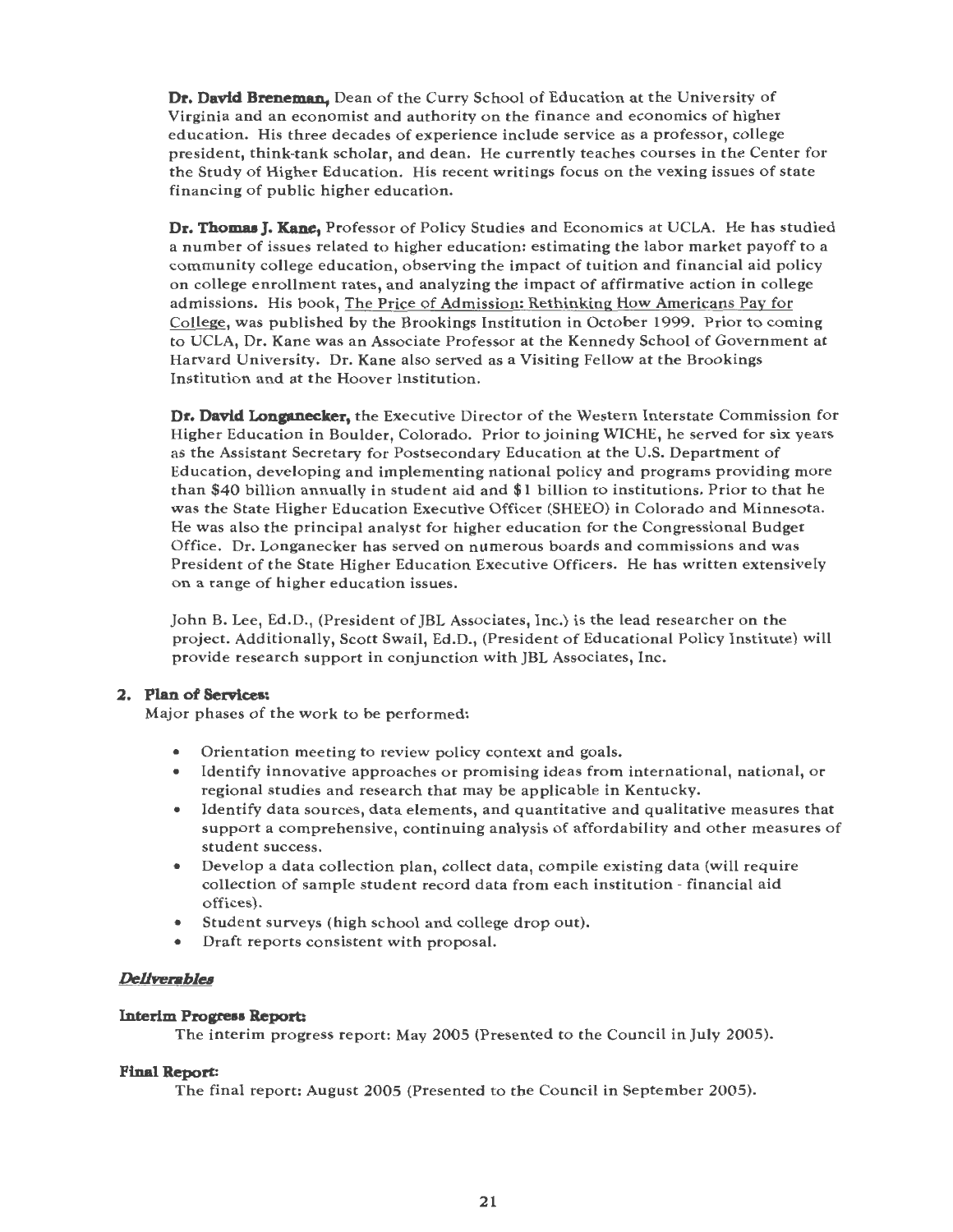Council on Postsecondary Education Executive Committee March 2, 2005

# Legislative **Update**

A list of bills that relate to postsecondary education will be distributed at the March 2 meeting. The Council staff will be available for discussion.

Staff preparation by Lee Nimocks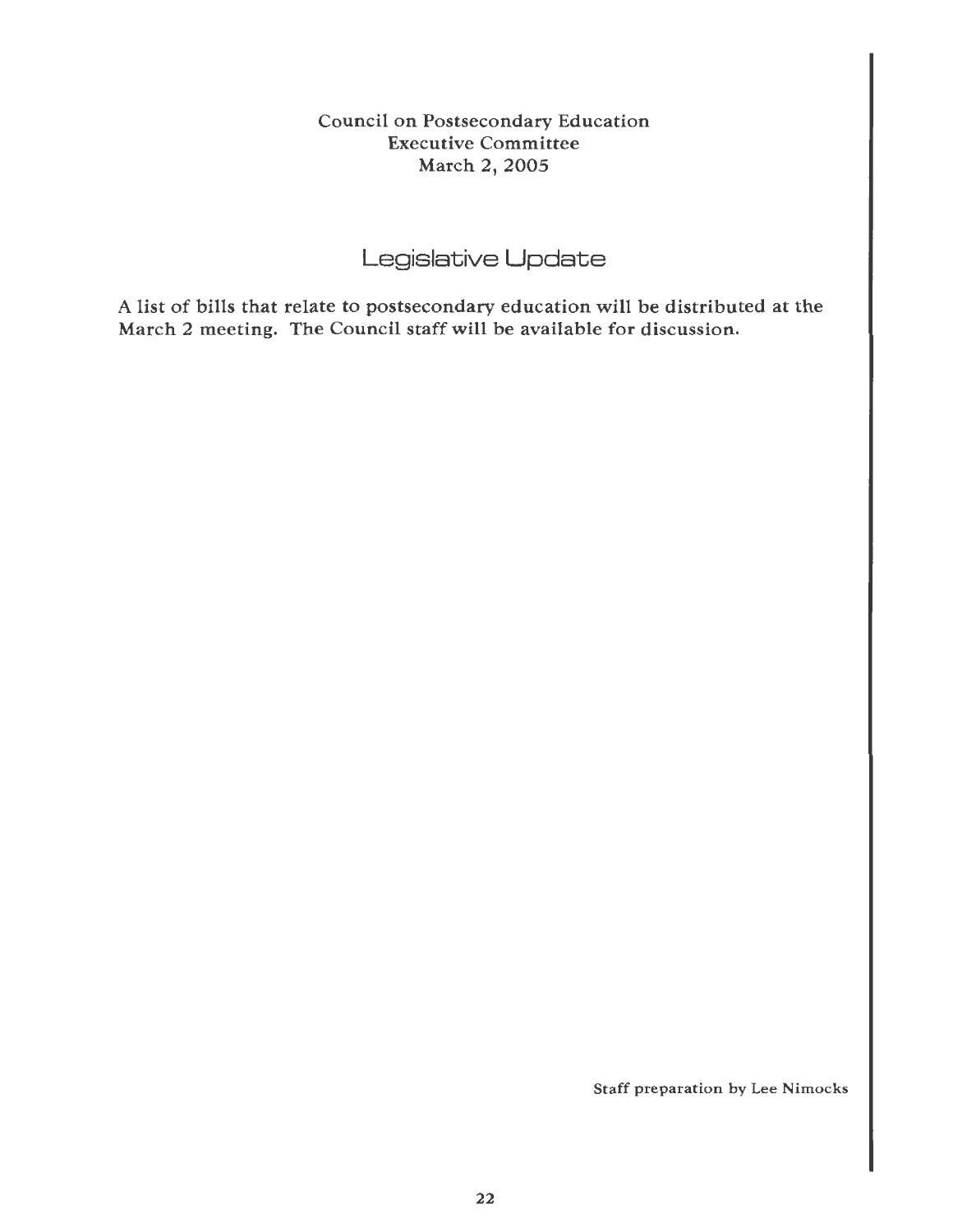Council on Postsecondary Education Executive Committee March 2, 2005

# IEG Spring Board Development Seminar

The second spring board development seminar sponsored by the Institute for Effective Governance will be held May 22 and 23 at the Lexington Marriott Griffin Gate. A draft agenda is attached. The Council staff seeks advice from the Executive Committee on planning the event.

The Council members, all governing board members, presidents, and others involved in postsecondary education will be invited to attend.

Staff preparation by Sue Hodges Moore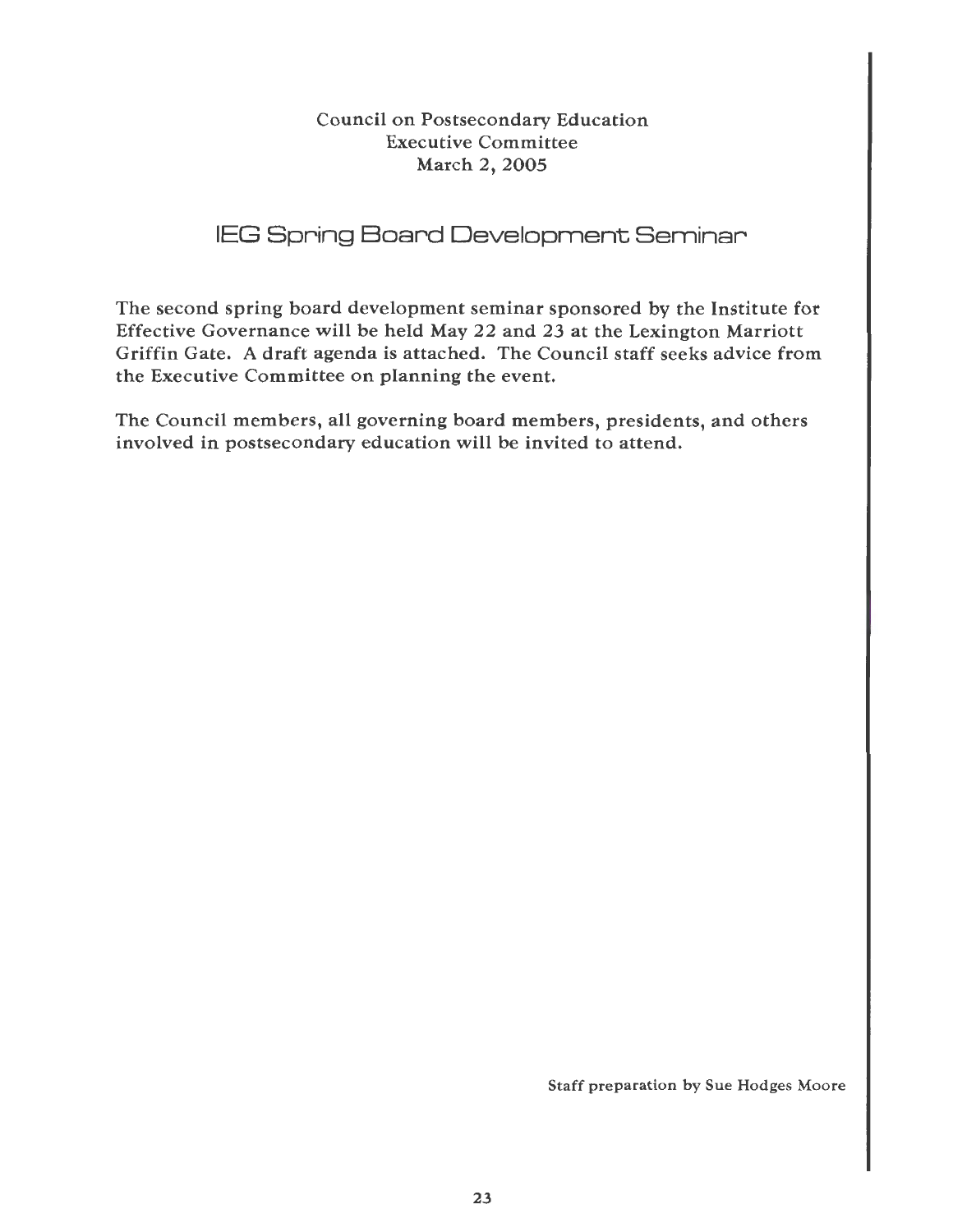### **Institute** for Effective Governance **Spring** Board Development **Seminar**

# Why It **Matters**

### May 22-23, 2005 Marriott Griffin Gate, Lexington

# Sunday, May 22

| 12:30         | Council on Postsecondary Education meeting                     |  |  |  |  |  |  |  |
|---------------|----------------------------------------------------------------|--|--|--|--|--|--|--|
| 12:30         | <b>Seminar Registration Begins</b>                             |  |  |  |  |  |  |  |
| 2:30          | Welcome - Ronald Greenberg, CPE Chair                          |  |  |  |  |  |  |  |
|               | Overview: The Public Agenda - Thomas D. Layzell, CPE President |  |  |  |  |  |  |  |
|               | <b>Why Research and Commercialization Matter</b>               |  |  |  |  |  |  |  |
|               | Possible panelists/speakers:                                   |  |  |  |  |  |  |  |
|               | National expert on research/commercialization<br>۰             |  |  |  |  |  |  |  |
|               | State-level economic development official<br>۰                 |  |  |  |  |  |  |  |
|               | <b>State Chamber of Commerce representative</b><br>$\bullet$   |  |  |  |  |  |  |  |
|               | Local entrepreneur<br>۰                                        |  |  |  |  |  |  |  |
|               | Other ??<br>$\bullet$                                          |  |  |  |  |  |  |  |
| $4:30 - 4:45$ | <b>Break</b>                                                   |  |  |  |  |  |  |  |
| 4:45          | <b>Why "Stewardship of Place" Matters</b>                      |  |  |  |  |  |  |  |
|               | Possible panelists/speakers:                                   |  |  |  |  |  |  |  |
|               | National expert on regional stewardship<br>۰                   |  |  |  |  |  |  |  |
|               | • Local entrepreneur                                           |  |  |  |  |  |  |  |
|               | • Corporate CEO                                                |  |  |  |  |  |  |  |
|               | • Hispanic representative from Glasgow forum                   |  |  |  |  |  |  |  |
|               | Public health official<br>$\bullet$                            |  |  |  |  |  |  |  |
|               | Mayor<br>٠                                                     |  |  |  |  |  |  |  |
|               | • Other ??                                                     |  |  |  |  |  |  |  |
| 6:00          | <b>Cash Bar Reception</b>                                      |  |  |  |  |  |  |  |